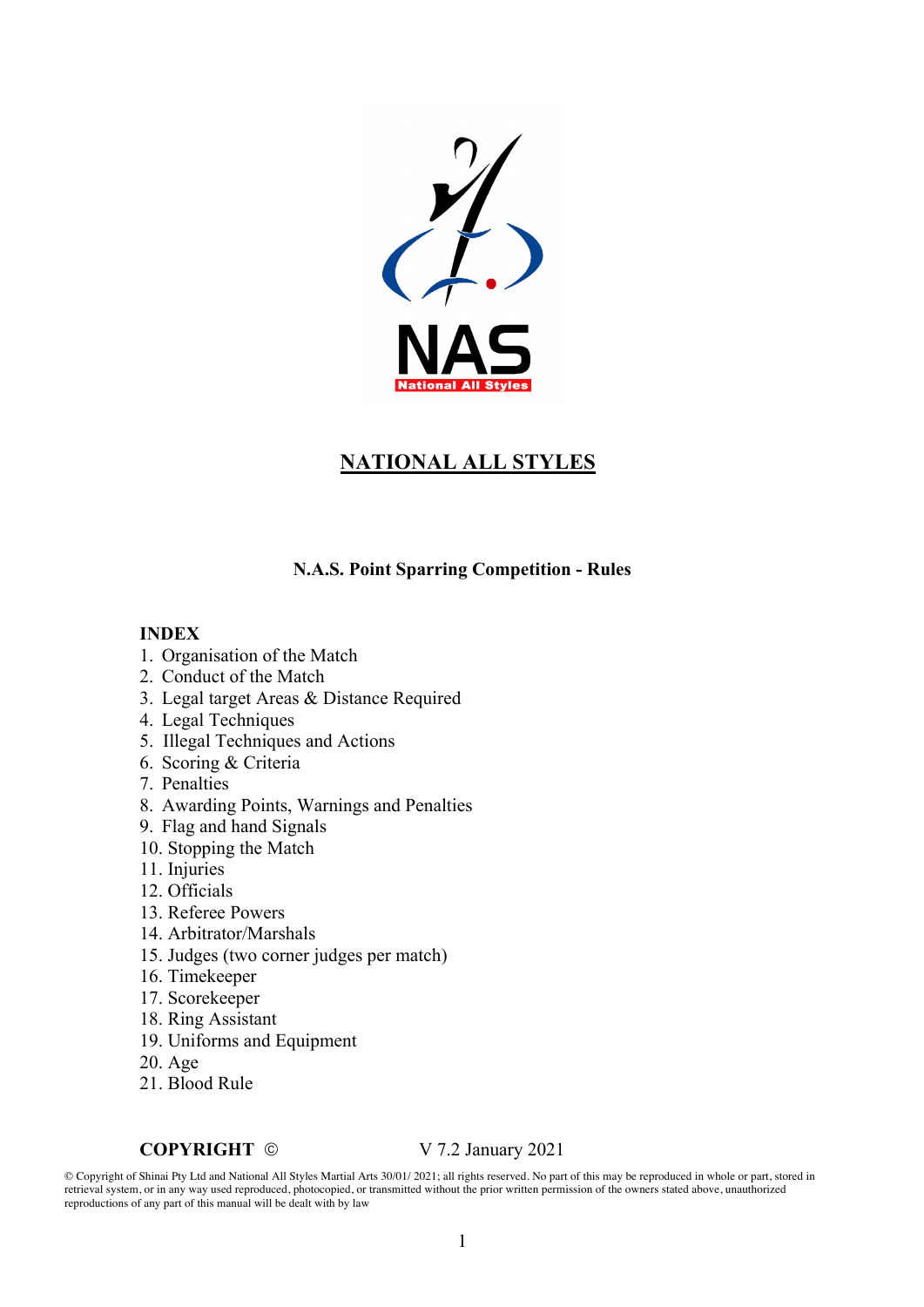# **NAS Point Sparring Competition - Rules**

### **1. Organisation of the Match**

- 1.1 The competition area, called the ring, shall be clean, flat and free of all hazards.
- 1.2 The size of the ring shall be 6 X 6 metres of competition area.

*Note: In the case of a matted area there shall be a safety zone of one metre surrounding the ring making a total mat area of 8 x 8.*

- 1.3 The ring should be either.
	- a) A padded surface, or
	- b) Outlined with adhesive tape or other marking around the perimeter.
	- *Note: If a raised surface is used there must be sufficient space around the ring to act as a safety zone between the ring and the edge. If safety mats not available, at no time are take-downs permitted in any event*
- 1.4 The competition may, at the discretion of the Tournament Director, be organised into.
	- a) Individual competitions
	- b) Team competitions
- 1.5 Individual competitions may be categorized according to.
	- a) Gender (male and/or female)
	- b) Age
	- c) Grade/experience
	- d) Weight division
	- *Note: In all NAS competitions a contestant must compete in that division in accordance with the highest grade or level of experience achieved regardless of their current grade. For example, a contestant who reached a second kyu/level in one club/style and then changed club/style and is currently a novice grade in the new club/style must compete in the second kyu/ advanced level event.*
- 1.6 Matches will comprise one, two or three or more rounds of sparring in line with the official NAS draw. Each round comprises a series of bouts where individuals are paired against each other. The draw sheet will allocate one contestant to the red side and another to the white side.
- 1.7 Team competitions will comprise an odd number of competitors.
	- a) The Tournament Director will stipulate the number of competitors and the category of competition (age, gender, grade, and weight) and whether reserves are permitted.
	- b) The Tournament Director will notify, in advance of the tournament, the structure of the team matches. For example, each bout must produce a winner (no ties) or normal rules where ties are permitted.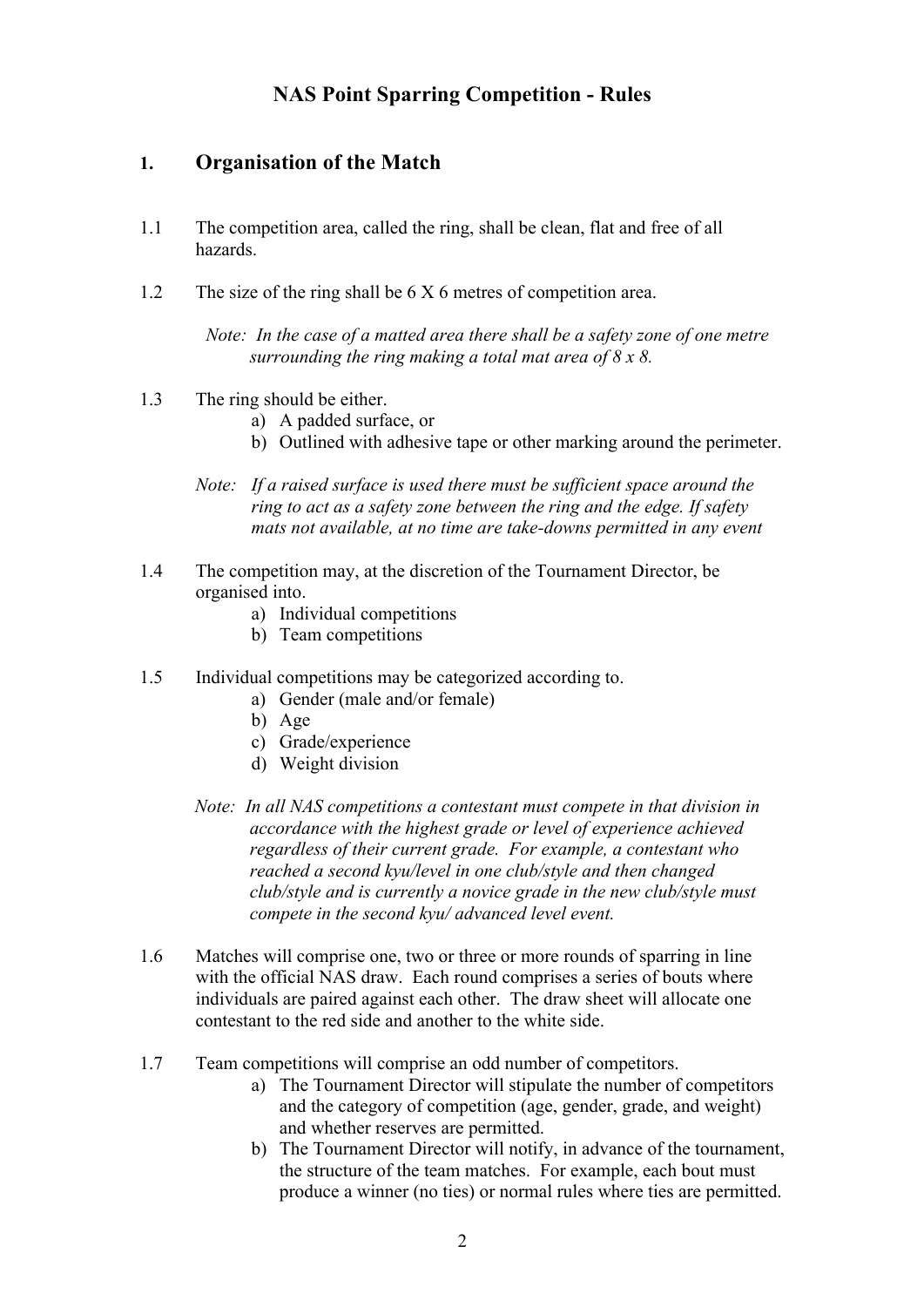- 1.8 Team member names and order of competition must be submitted to the officials prior to the commencement of the team bout.
- 1.9 In team competition any variation to the team order or members names will result in the team being disqualified.
- 1.10 All divisions other than adult male & female Blackbelt divisions will be 1  $\frac{1}{2}$ minutes in duration or such other time as the Tournament Director decides.

*Note: Male and female Black Belt contests 2-minute duration. National Championships, all open & weight divisions finals 3-minute duration or as the Tournament Director decides.*

- 1.11 In the event of a draw the referee will announce an extension of the match. The bout will be extended 1 ½ minutes or until first point scored.
- 1.12 In a bout extension the first contestant to be awarded a score will be declared the winner and the bout shall terminate. If there is no point scored at the finish of the extension the senior referee must decide the winner.
	- *Note: In deciding the winner (after an extension) the officials will have recognition of the skills, techniques and 'fighting spirit' demonstrated by the competitors.*

# **2. Conduct of the Match**

- 2.1 At the commencement of the tournament competitors shall assemble for official bow in, they will face officials, bow, turn face audience, bow, face the front again. **Note:** All other bowing during match will be to officials or competitors only.
- 2.2 The NAS bowing formality for officials will be as follows. Standing upright with heels together and feet at a 45-degree angle, hands flat to the sides, the official will bend from the waist 10 to 15 degrees only.
	- *Note*: *Formal bowing may become very uncoordinated due to the different bowing forms adopted by different systems, styles and nationalities. Imagine a line up of officials with one bowing as if to a monarch, another performs the Kyokushin Oos form (Japanese), another places open hand on closed first (Kempo) and yet another adopts a cat stance and places an open hand over a clenched fist (Kung Fu), etc. Seeing the different variations from Indonesia, Philippines, Northern China, Southern China, Korea, and so on performed at as part of an official line up at a tournament would looked dreadful. This standardised formality, which is NOT part of the preparation for combat (on the part of the officials) aims to keep the bowing simple and uniform.*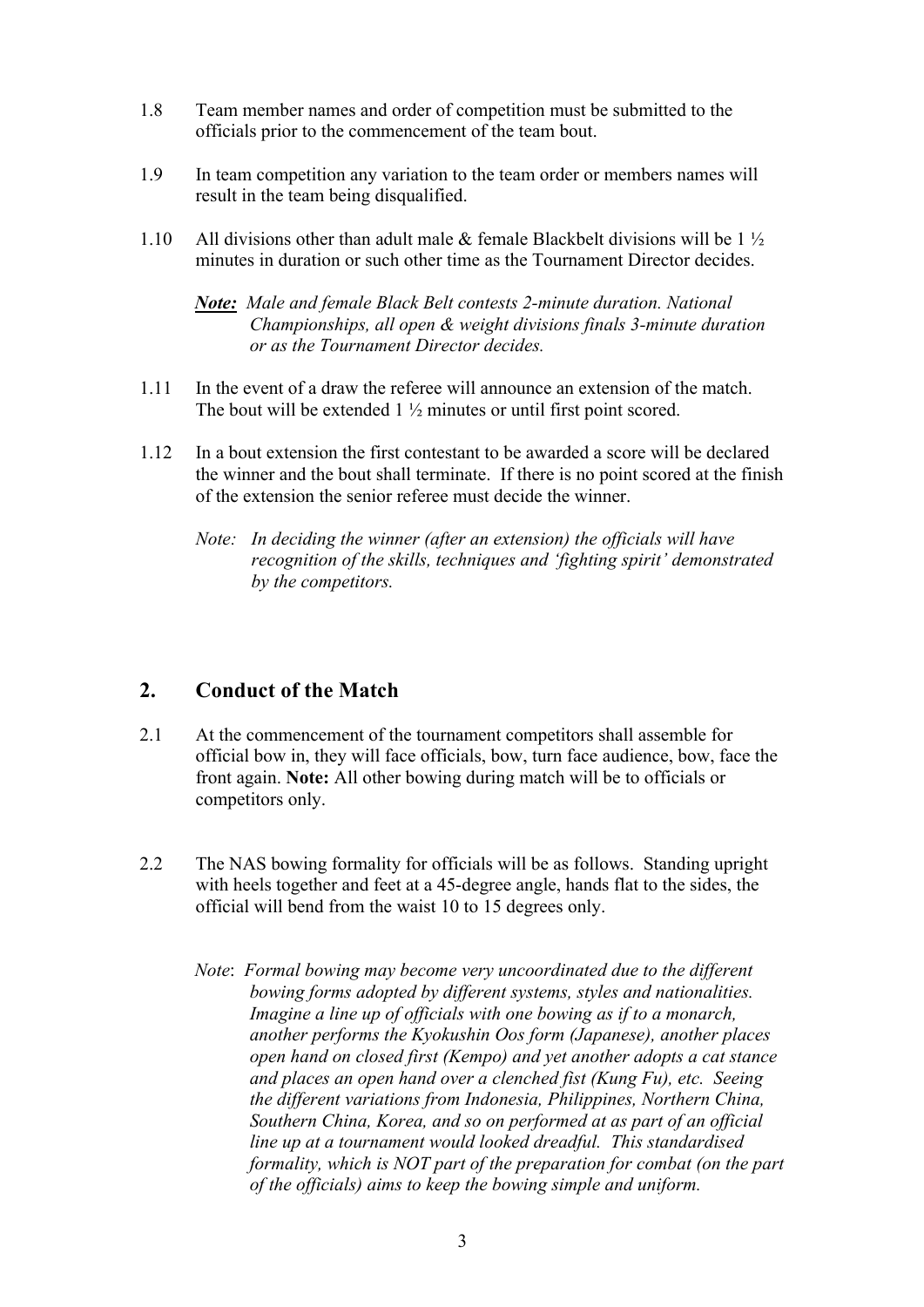- 2.3 All NAS officials are to be addressed as Mr., Mrs. Miss or Ms whilst officiating at NAS tournaments.
	- *Note: Because we have so many systems, styles, clubs etc. in NAS all have different formal titles that relate to their position/rank within their own organisation/club. Addressing all officials by the title Mr or Mrs or Miss or Ms avoids confusion, embarrassment (no mistakes) and it also engenders a greater community of spirit in the officials. It removes the seniority or subservience to higher grades that, whilst integral to the practice of the martial arts is inappropriate to the officiating of the sporting event. We must remember that after all a high grade in a martial art could be a NAS Level 1 whilst a lower grade could be a NAS Level 2. This in no way interferes with or denigrates the martial arts grading system. In the sporting context it is an attempt to, amongst other things, remove the follow-the-leader mentality where one official is intimidated or influenced by another. (That is, it seeks greater objectivity and independence.)*
- 2.4 The Chairman ARB or his/her delegate will act as Chief Referee/Arbitrator at national tournaments. The State Director, or his/her delegate, will act as Chief Referee at State and Regional Tournaments.
- 2.5 Match officials comprise one centre referee and two judges. A scorekeeper and timekeeper assist them. Arbitrator/Marshals are also appointed to oversee the smooth conduct of the competition.

*Note: Only the referee and judges have power to vote on a score or penalty.*

2.6 Each judge is allocated one half of the ring to occupy i.e. a corner.

*Note: The judge must attempt to remain on the outside of the ring perimeter.*

- 2.7 A judge must carry a red and a white flag, corresponding to the red and white competitors, and a whistle. These are used to communicate opinions, warnings, and votes to the referee.
- 2.8 The referee faces the official table at which is seated the timekeeper and scorekeeper. Thus, the red side is to the referee's right.
	- *Note: The referee faces the official table in order that she/he has good vision and control over the scorekeeping and timekeeping activities. It does not matter that the referee's back may be turned to the audience.*
- 2.9 The nearest corner judge must inspect the competitor for the proper attire and safety equipment.
- 2.10 All competitors will stand at the designated coloured side (Red or White side) of the ring, as they have been allocated/ advised by the ring officials. They will remain there unless they are advised by the ring officials to change sides.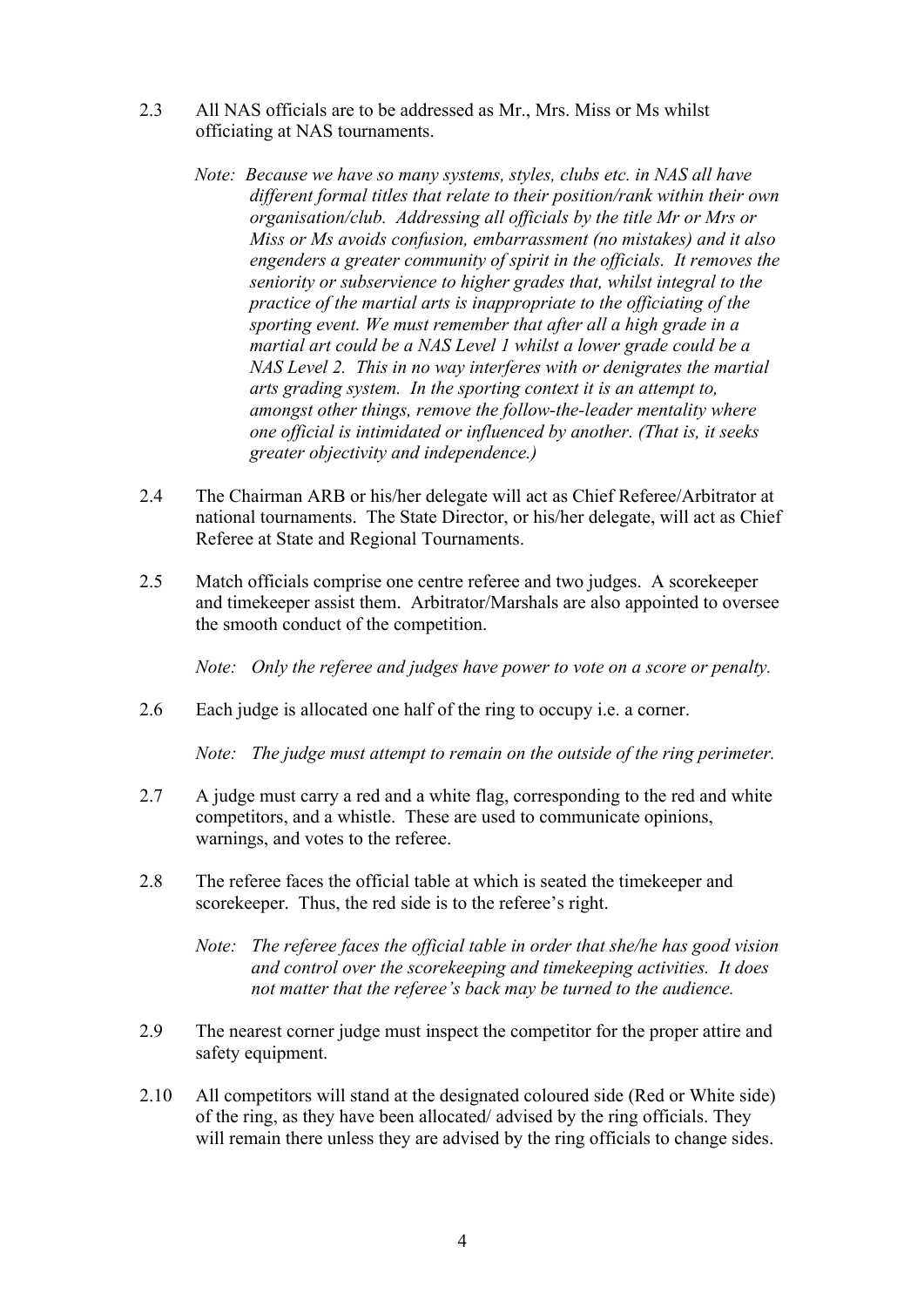2.11 After the competitor has been checked, he/she will wait for the centre referee to indicate to the competitors to bow (to the referee) and then turn face each other from the outside of the ring and bow into the ring; the referee will then indicate to the competitors to enter the ring. The referee will begin the bout once confirming the judges and table officials are ready he/she will then command **"Start"** to begin the bout.

*Note: When exiting the competition, the referee will requests competitors the bow to each other, shake hands, move to the outside of the ring, face the referee and bow.* 

- 2.12 Prior to the centre referee starting the bout, he/she checks that the corner judges, the timekeeper and scorekeeper are ready to commence.
- 2.13 During a bout, the timekeeper does not suspend the time when the referee calls **"Stop"** unless the referee also calls **"time"** specifically to the Timekeeper. Timing is always resumed on the command **"Start".**
	- *Note: Under normal circumstances only the referee may ask time to be stopped. However, the judges and/or Arbitrator/Marshal may call for time to be stopped if they observe an injury or other incident likely to cause a discontinuity of the time and the referee has not signaled the timekeeper to suspend time.*
- 2.14 The centre referee may interrupt the bout by calling **"Stop"** for the following reasons;
	- a) To consider the judges opinion.
	- b) To award a score.
	- c) To bring the competitors back to the centre of the ring.
	- d) To prevent injury.
	- e) To issue a penalty or a warning in relation to an infraction of the rules.
	- f) To adjust a competitor's safety equipment or uniform.
	- g) For any other reason connected to the smooth operation or administration of the match.
	- h) Advise/ caution coaches breaching code of conduct
- 2.14 Coaches' conduct during the event must be in line with the NAS code of behaviour. During a bout the coach of the competing competitor will sit in the designated areas (as set by the State Director). Reference 7.9 & 22.1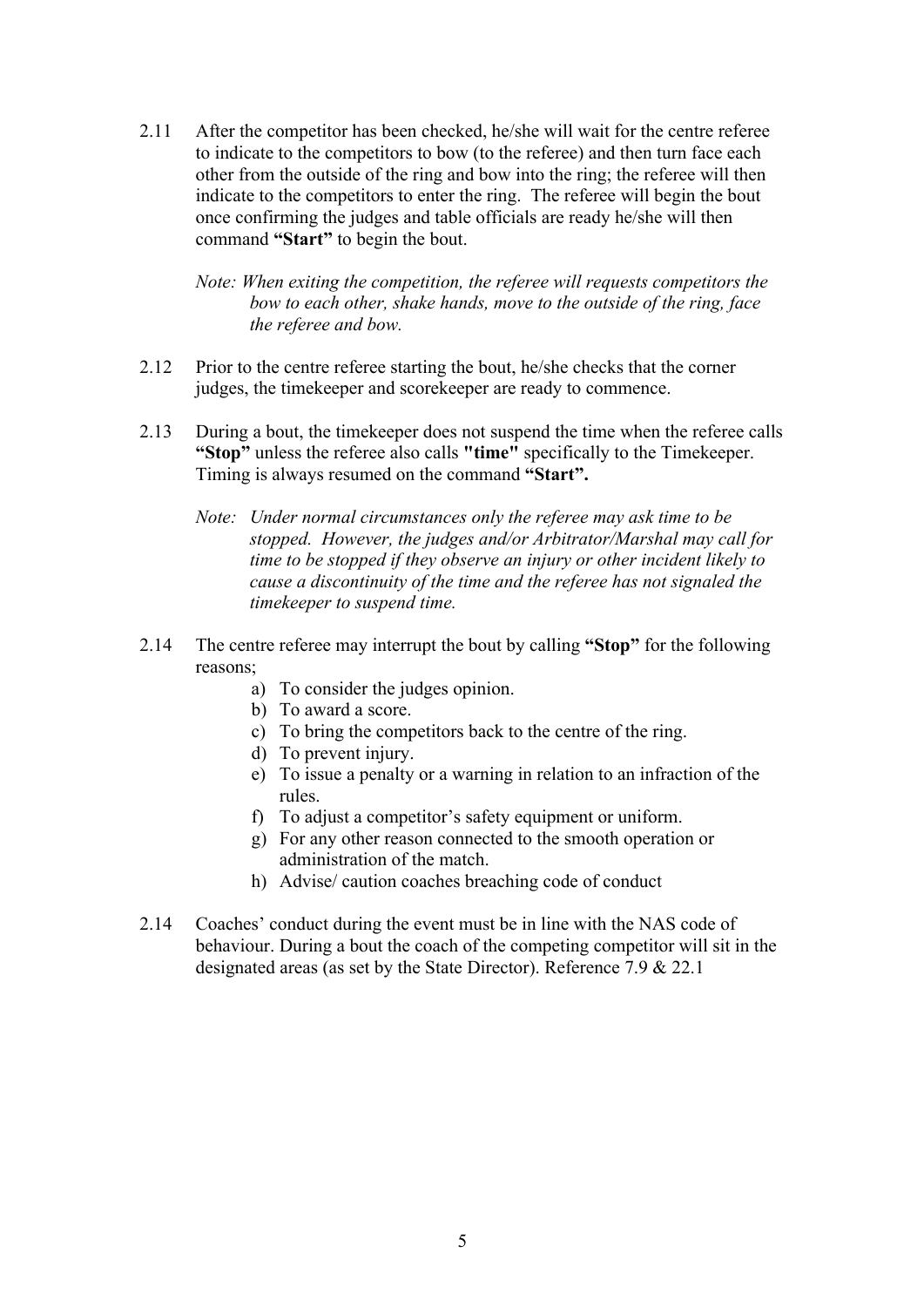# **3. Legal Target Areas & scoring distance required**

- 3.1 Point Sparring is a non-contact event: The following are the legal target areas & scoring distance for NAS point sparring competition.
	- a) The head, including the face, side, forehead, neck, back of the head including front of face.
	- b) The torso above the belt, including the front, the side and the back.
	- c) Limbs and joints are not target areas
	- d) Scoring distance required 10-15cm from target area

*Note: Any kicking technique, kicked above the head that is not blocked or evaded will be scored on provided it meets the NAS criteria on distance 10 – 15cm* 

# **4. Legal Techniques.**

- 4.1 All martial art techniques are valid in NAS competitions with the following exceptions;
	- a) Open finger techniques.
	- b) Uncontrolled sweeping, trapping techniques are categorically prohibited.
	- c) Take-downs, grappling or wrestling techniques
	- d) Stomping on a fallen opponent.
	- e) Charging an opponent

*Note: The following illegal techniques will result in penalties incurred or disqualification if serious. Centre Referee requires confirmation from at least one Judge*

- *a)'Open finger techniques' refer to techniques where the fingers are the weapon rather than the palm heel or the side/ridge or the hand.*
- *b)Sweeping techniques are distinguished from throwing techniques. Their main purpose is to destabilise the opponent. For example, sweeping the ankle to break the competitors balance. Throws (or other techniques) that involve whole-of-body effort or which place the opponent in danger (because he/she cannot land safely) are categorically prohibited.*
- *c) Spinning kicks will be scored if they pass above or in front/side of opponents head if - the technique was controlled*
	- *- it was within the capability of the competitor to land the technique by a minor change in trajectory*
	- *- the other competitor makes no effort to evade or block the technique*
	- *- meets the required scoring distance 10 -15cm*
- *d) Charging an opponent, at no time is any competitor permitted to charge an opponent with un-due care with techniques lacking in martial application that prevents the opponent from demonstrating their martial art ability will not be allowed, this includes, continual*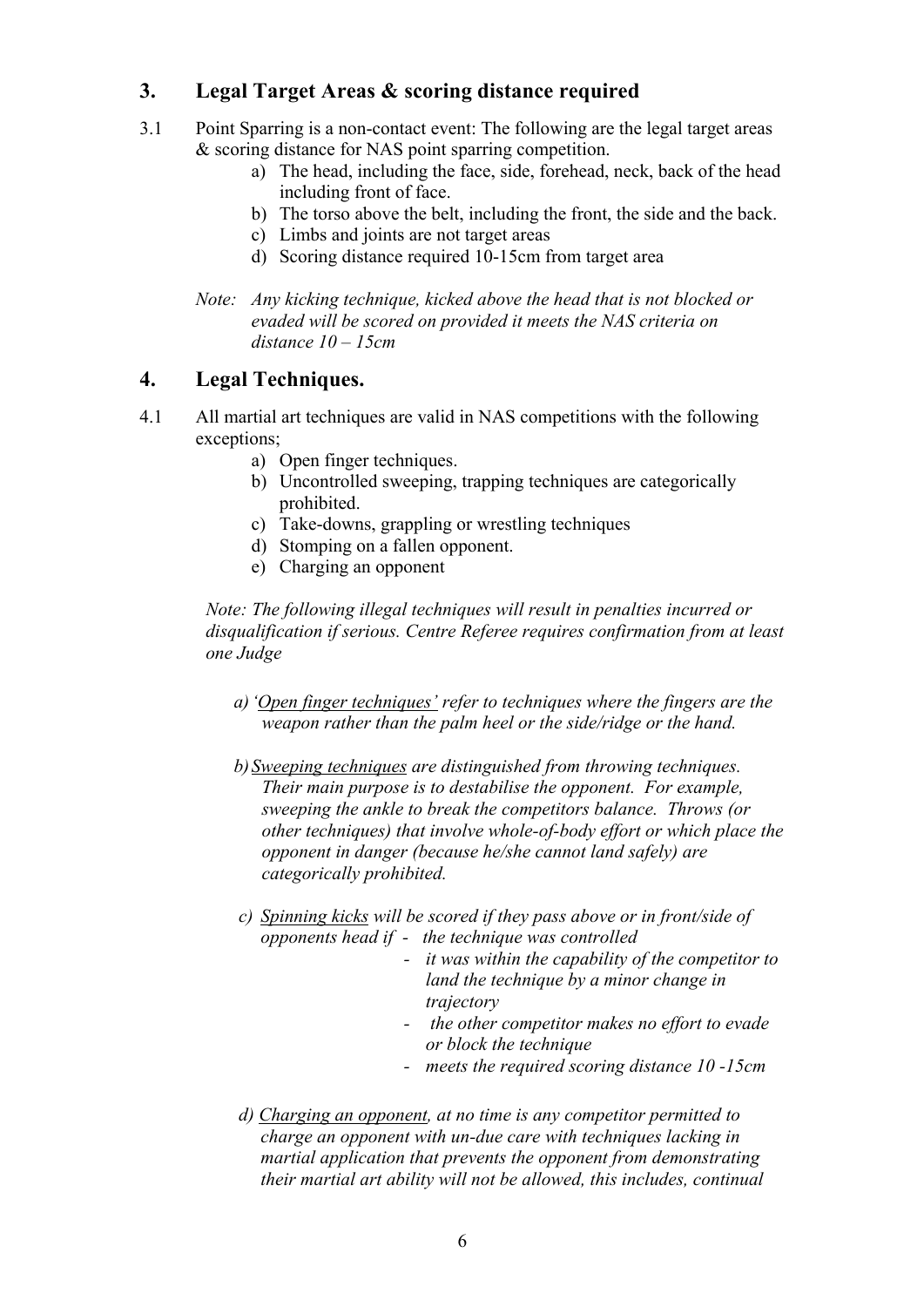*forward movement and continual punches thrown indiscriminately forward to the opponents head or body*

# **5. Illegal Techniques**

5.1 The following techniques are illegal:

- a) Point sparring is a non-contact event, target area  $10 15$ centimeters
- b) Techniques that make contact and or may cause injury to head/ body
- c) Excessive uncontrolled attacks directed to the head, arms & body.
- d) Attacks directed below the belt (including fake groin kicks).
- e) Wrestling, grappling, trapping or take downs of any description.
- f) Attacking an official whether inside or outside the ring.
- g) Stomping on a fallen opponent.
- h) Other dangerous or uncontrolled techniques, such as an uncontrolled spinning back fist, elbow and knee attacks, head butts, uncontrolled hook and uncontrolled spinning hook kick, uncontrolled spinning sweep using the heel or uncontrolled axe kick.
- i) Uncontrolled foot sweep and stomping an opponent
- j) Charging an opponent
- *Note: All attacks or attempted attacks to the limbs are prohibited. This includes high sweeps to the thigh, knee region or attacks to the ankle that are intended (or that is judged likely) to injure rather than destabilize.*
	- *Deflecting, unbalancing, sweeping, etc. must be followed up immediately with a valid hand technique. Opponent may counter from the floor with any hand or leg technique, time allowed 3 seconds*
	- *An illegal technique does not need to make contact or to be intentional in order to be penalised. It is sufficient that the illegal technique was attempted.*
	- *Injury, whether severe or superficial, can result from uncontrolled techniques, deliberate acts or from clashing (simultaneously executed techniques by each competitor). It is not necessary for the action to be deliberate for it to be illegal.*
	- *In instances where injury results from an accident the officials will confer in order to reach a decision regarding penalties/points.*
	- *The officials will ensure that there are minimum injuries by enforcing safety requirements to protect competitors in relation to attacks directed at the head or body in junior, novice, veterans and all senior ranked divisions.*
	- *One measure of the degree of damage or injury caused by a technique is its ability to reduce a competitor's capability to continue unimpeded. This applies to both intentional and unintentional contact. In assessing the degree of damage, the officials must consider:*
		- *Whether the damage was caused in part by the injured competitor.*
		- *Whether there was a failure to defend.*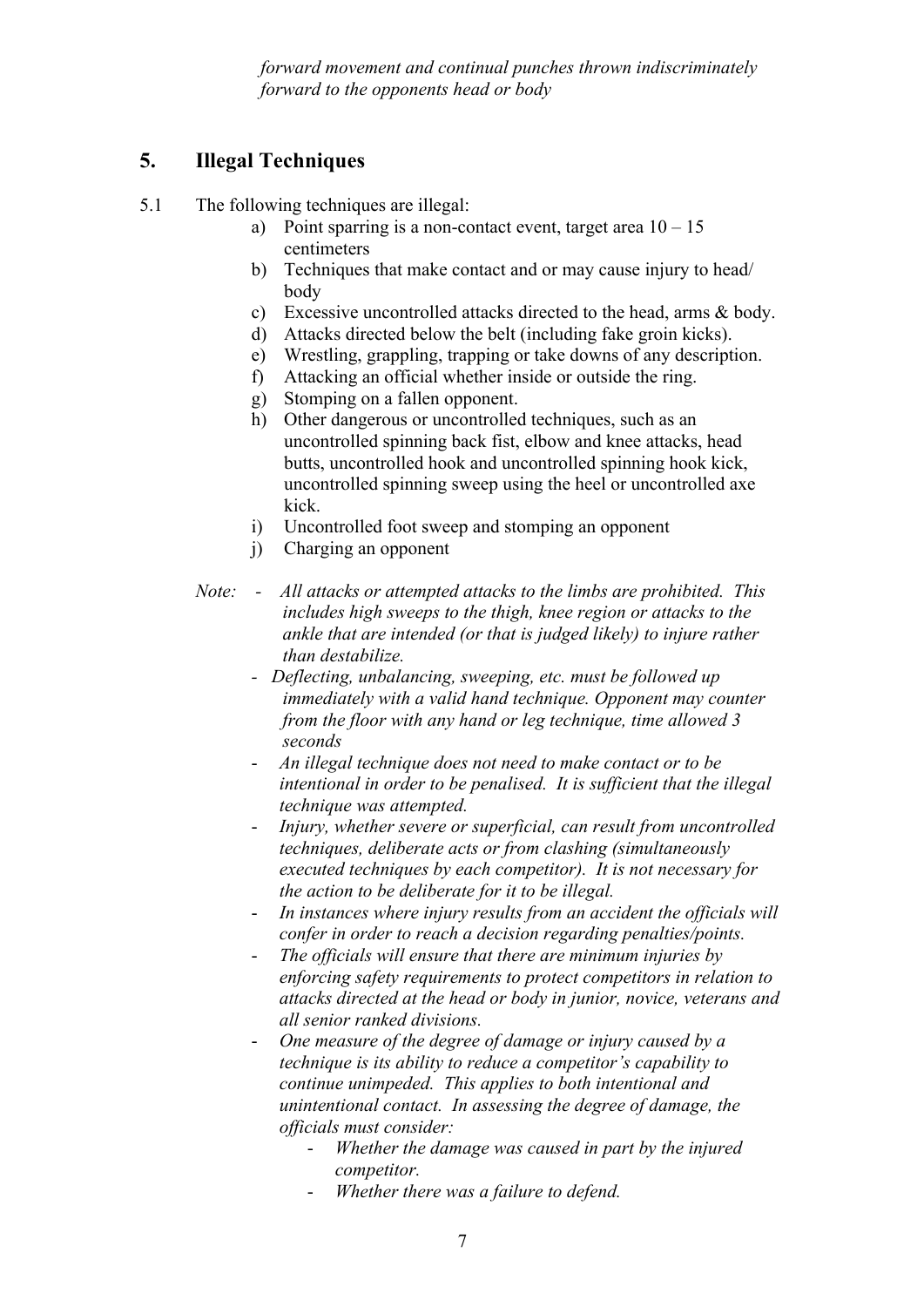- *Whether the injury was carried forward from a previous bout or was pre-existing.*
- 5.2 The following actions are illegal:
	- a) Traveling outside the perimeter of the ring.
	- b) Disregard for personal safety.
	- c) Unsporting conduct including abusive language, swearing, offensive gestures/behavior or threatening language.
	- d) Pretending injury in order to gain time or influence the official decision.
	- e) Competitor avoiding combat
	- *Note: Traveling is not illegal if it involves a momentary exit of one foot only whilst maneuvering. Time allowed 3 seconds or penalty will be incurred*
		- *Traveling is also not illegal if a competitor is pushed, thrown, kicked or knocked from the ring i.e. still actively engaged in combat. However, for safety reasons the bout must be suspended, and the contestants moved to the centre of the ring to resume the contest.*
		- *If a judge observes a contestant leave the competition area she/he is blowing her/his whistle and makes the appropriate hand signal to alert the referee. The contestants are then returned to the ring centre for safety reasons. When returning to their corner the judge will only indicate the travel hand signal if a penalty is warranted. That is only if the traveling is considered illegal.*
		- *If two judges give an opinion of a traveling violation the referee must issue an official warning. A verbal warning may be issued when only one judge (or no judge) indicates a violation. As can be seen from the above notes the NAS rules already apply a very liberal interpretation to traveling. This is consistent with the interpretation of awarding other penalties and scores where the referee can not overrule the opinion of two judges. (See rules 7.2, 8.2 and 8.3.)*
		- *Disregard for personal safety includes not blocking or attacking without defense (For example, "leading with the chin", closing the eyes during an attack, looking away, etc.).*

# **6. Scoring & Criteria**

- 6.1 A score is registered when the majority of officials identify an effective, legal technique delivered with good control to a legal target area scoring distance required  $10 - 15$  centimeters.
	- a) 3 points awarded: for spinning, jumping kicks to upper target area, being defined as face the head above and behind including neck area
	- b) 2 points awarded: for upper kicks, being defined as face, head and behind the neck and or kicks coming in a down-ward motion to the head. Note! Including spinning kicks to mid section that rotate in a 360-degree rotation to midsection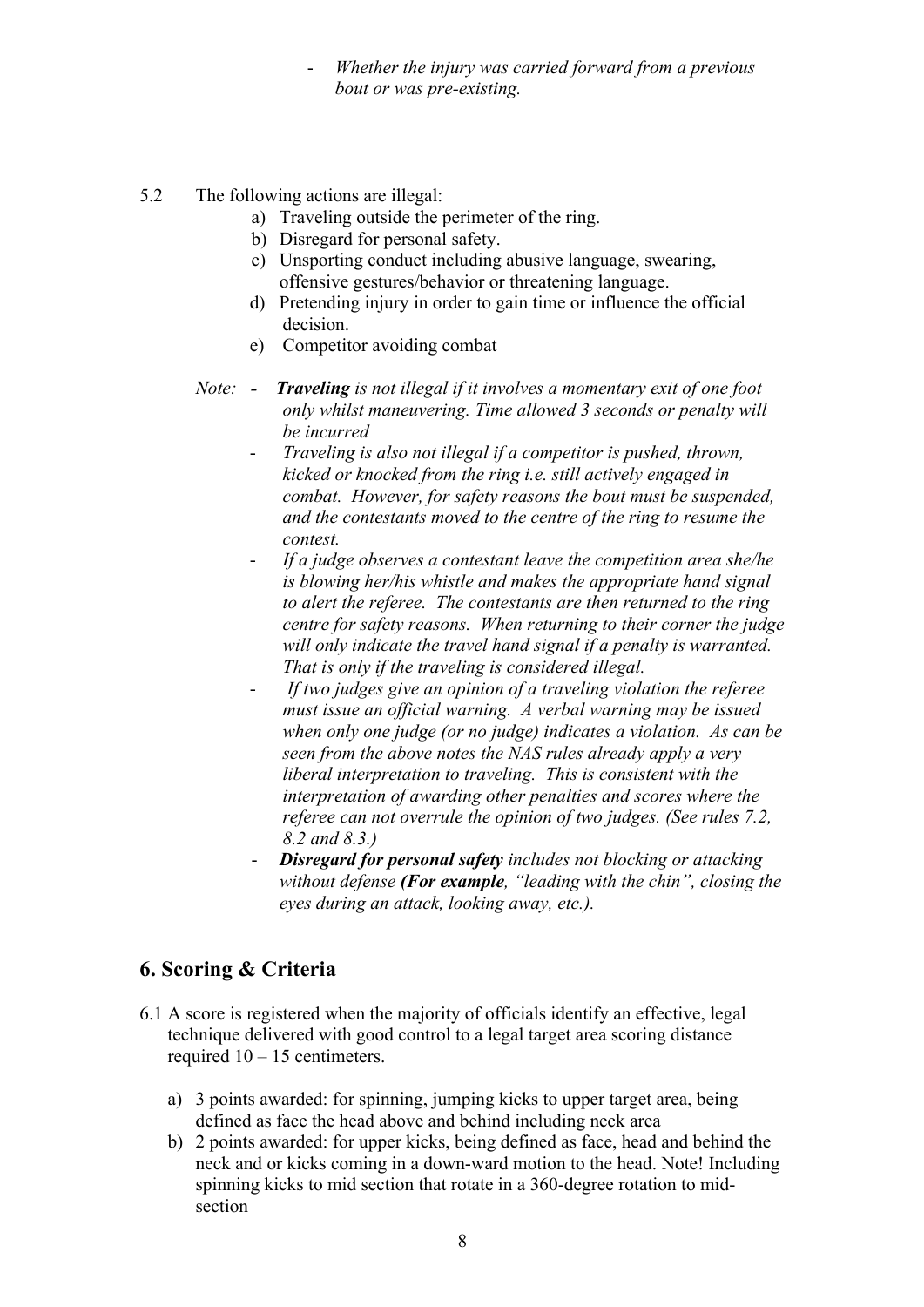- c) 1 point awarded: for punches above the torso area including face, side and back of shoulders, forehead, neck and back of head. A single point will also be awarded for kicks directed above the waist and below shoulder height. A single point awarded for foot-sweep techniques followed up with a valid hand technique
	- *Note: It is not required that punches and kicks make contact with an opponent in order for the judges to consider them effective. Under NAS rules an effective technique demonstrates superior control because it does not make contact.*

*Contact often results from a deficiency in one of the elements of an "effective technique".*

*"Effective" refers to the ability of the technique to cause serious injury, to disable and/or to stun an opponent if delivered with full force. Hence, for example, (charging opponent) a punch delivered at an opponent who is "backpedaling" is unlikely to be effective because the timing and distance are changing thereby negating the landing/impact potential of the technique. In the same manner of even a small deflection/block/sidestep may be sufficient to dissipate the power of an opponent's attack. An effective technique relies on concentrated effort.*

*The main aspects of an effective technique are power, timing, distance, and balance. These aspects of the attack should all come together at the focus point. Techniques delivered to the biceps/arm region will not score. (Sometimes referred to as a body block)*

 *"Control" in this context, comprises*

- *a) Power and speed such that, although evident, the full force of attack is held in reserve.*
- *b) Correct technique delivered with spirited intent (not malicious or "wild") and within a range or distance considered close having regard to the skill level of the division.*
- *c) Awareness of the combat circumstances and potential to continue the attack or defend the counter attack. The contestant must maintain guard and remain involved in the contest until the referee says, "stop".*
- *d) Execution of the technique must be completed within the ring. That is, at least one foot must remain inside the ring perimeter and the technique must be delivered within 3 seconds before the referee calls "stop" due to the traveling rule. In the instance of aerial techniques, the competitor may land outside the ring but the technique itself must be completed inside the ring. Note! Once a competitor with one foot in the ring and the other outside of the ring lifts his front foot he is declared out*
- 6.2 One competitor must be declared the winner when
	- a) At the expiration of time she/he has accumulated a majority of points.
	- b) One competitor gains a clear majority lead of eight points or reaches a maximum of fifteen points.
	- c) One competitor is disqualified.
	- d) One competitor fails to attend, withdraws or is declared unfit.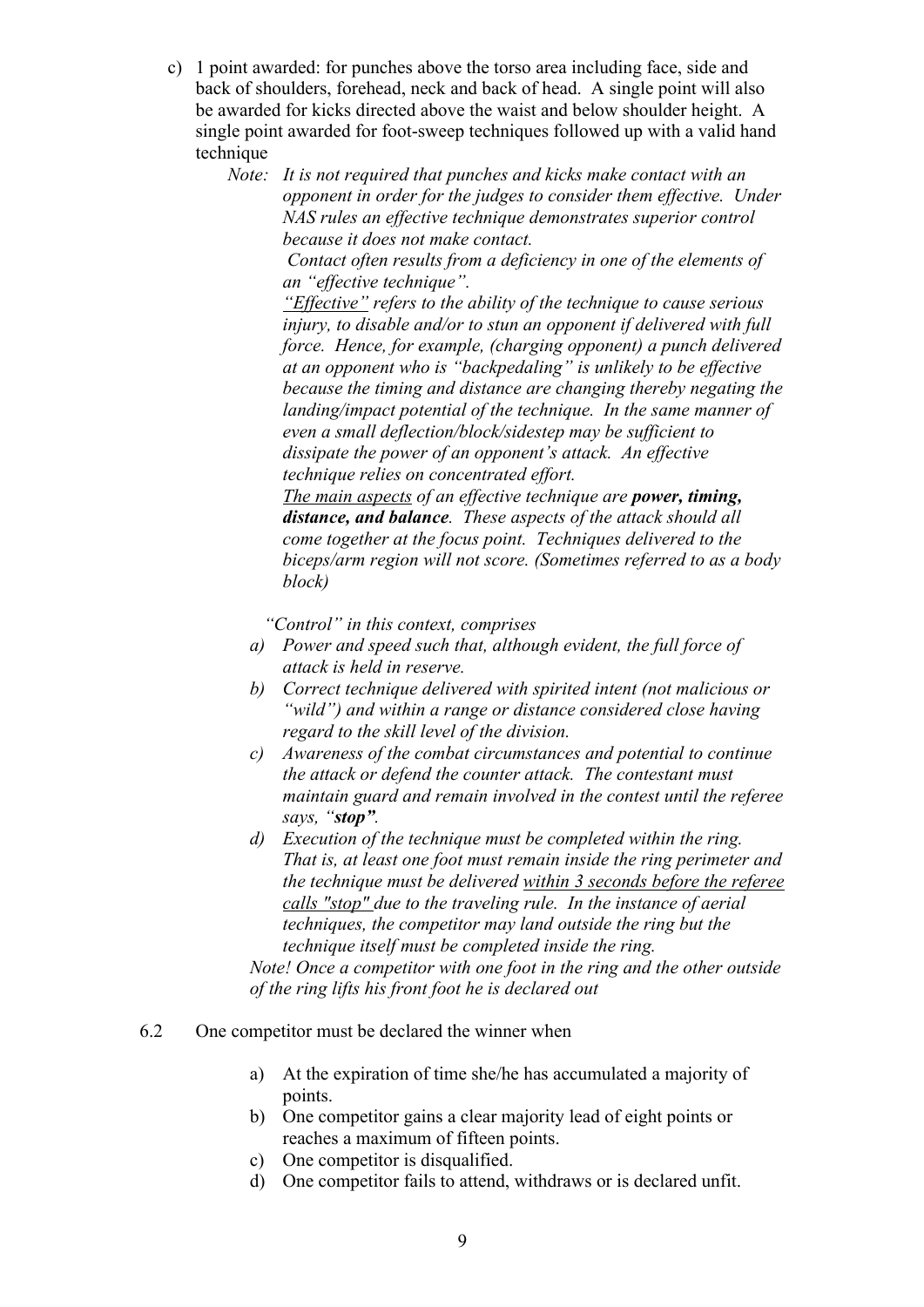- e) Draw situation, extension bout first person to score declared winner
- 6.3 When a judge observes a scoring technique he/she shall communicate using the whistle and at the same time extending the appropriate flag to indicate the scoring competitor.
- 6.4 Judges must hold their flags in position, until the referee announces a decision. *Note: Awarding point/s based on the sound of a strike or kiai (yell) is not permitted.*

| <b>Duration of bout</b> | • 1 $\frac{1}{2}$ minute duration<br>Note! Male/ female black belt division $1st$ , $2nd$ , $3rd$ finalist – 2-minute duration<br>$\bullet$ |
|-------------------------|---------------------------------------------------------------------------------------------------------------------------------------------|
| <b>Unlimited points</b> | Winner declared - 8 Point majority lead or maximum 15 points<br>Draw situation – extension bout, first competitor to score declared winner  |

# **NAS scoring criteria ~ Flow Chart**

| <b>Term</b>                                | <b>Technical Criteria</b>                                                                                                                                                                                                                                                                                                                                                                                                                                                                                                                                                                         |
|--------------------------------------------|---------------------------------------------------------------------------------------------------------------------------------------------------------------------------------------------------------------------------------------------------------------------------------------------------------------------------------------------------------------------------------------------------------------------------------------------------------------------------------------------------------------------------------------------------------------------------------------------------|
| 3 points<br>awarded for                    | Spinning kicks, clock-wise or anti clock-wise in a 360-degree rotation to head<br>Jumping kicks to upper target area, being defined as face, the head above &<br>behind and including neck area.<br>Scoring distance required 10 to 15 centimeters<br>$\bullet$                                                                                                                                                                                                                                                                                                                                   |
| 2 Points<br>awarded for                    | Upper kicks, upper being defined as face, head, behind the neck and or kicks<br>$\bullet$<br>coming in a down ward motion to the head<br>Spinning kicks, clock-wise or anti clock-wise in a 360-degree rotation to mid-<br>section<br>Scoring distance required 10 to 15 centimeters                                                                                                                                                                                                                                                                                                              |
| 1 Point<br>awarded for                     | Kicks - The torso above the belt and below shoulder height<br>٠<br>Punches - The torso above the belt including face, side and back of shoulders,<br>$\bullet$<br>forehead, neck and back of head<br>Any hand and leg combination techniques<br>Unbalancing the opponent, followed up immediately with a valid hand technique<br>Scoring distance required 10 to 15 centimeters<br>Not: Sweeping techniques are distinguished from throwing techniques. Their main<br>purpose is to destabilize the opponent. Must be followed up with a legal hand<br>technique                                  |
| <b>NAS</b><br>None contact event!          | First infringement - Official warning<br>Second infringement – Foul, one point awarded to opponent<br>Third infringement - Disqualification<br>$\bullet$                                                                                                                                                                                                                                                                                                                                                                                                                                          |
| <b>Penalties</b>                           | Note:<br>In relation to excessive contact to head/body, senior referee can escalate penalties<br>if two judges indicate a penalty. (In relation to a specific rule infringement) may issue only<br>1 verbal warning. A second violation of the same nature must receive an official warning.<br>Referee must confer with both judges prior to imposing disqualification – refer $7.2$                                                                                                                                                                                                             |
| <b>Penalties</b><br><b>Avoiding combat</b> | To indicate a competitor avoiding combat or retreating without effective counter, who<br>clinches unnecessarily, or who deliberately exits the area rather then allow the opponent an<br>opportunity to score must be warned or penalized. The referee will raise hand above head<br>to indicate 10 second warnings is now in place. Competitor/s must initiate combat within<br>10 seconds with hand/leg technique to avoid penalty, once combat is initiated within 10<br>seconds referee will lower hand. Avoiding combat penalties as follows;<br>First infringement – Point other side<br>1. |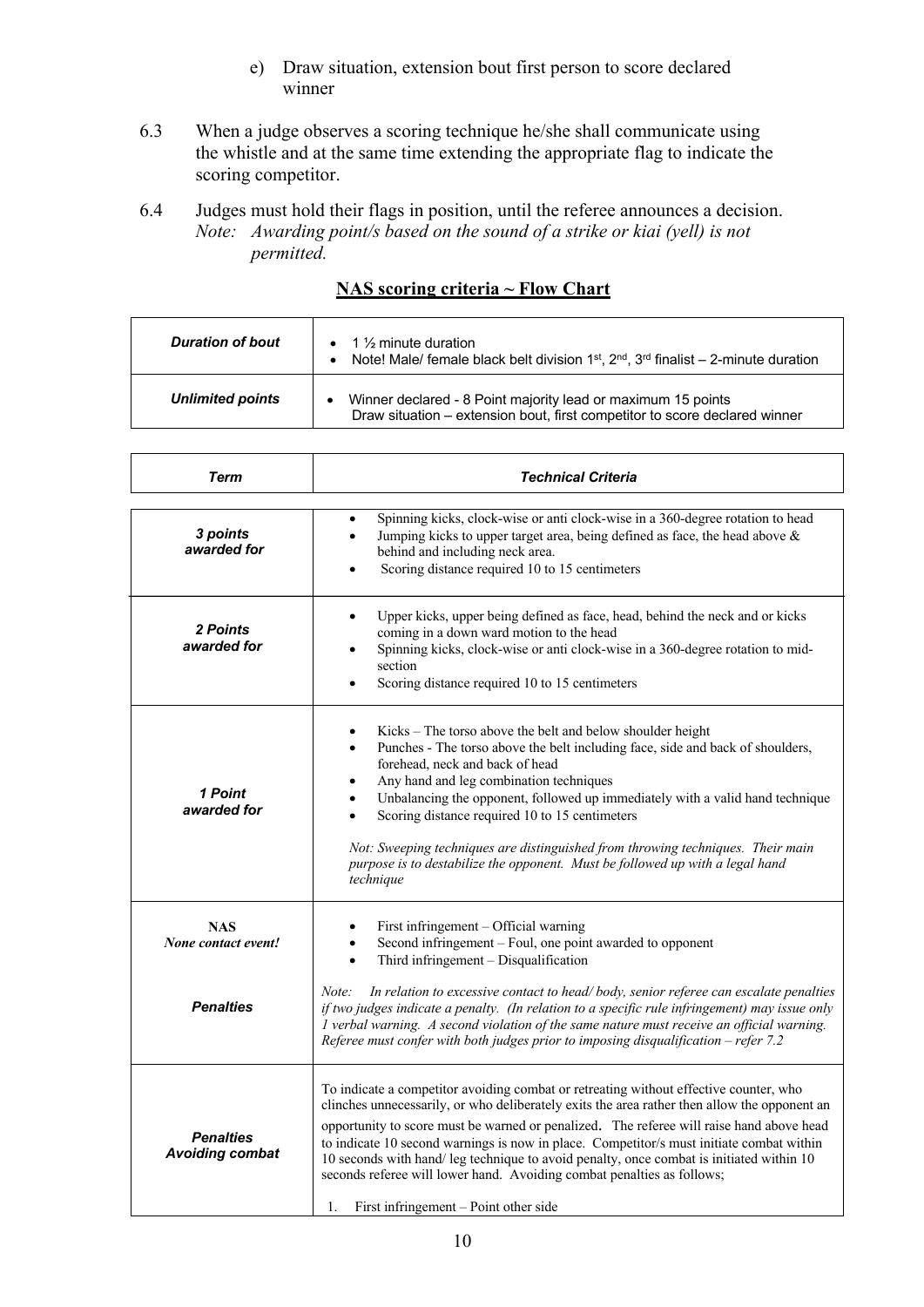|                                                                                 | Second infringement - Disqualification                                                                                                                                                                                                                                                                                                                                                                                                                                                                          |
|---------------------------------------------------------------------------------|-----------------------------------------------------------------------------------------------------------------------------------------------------------------------------------------------------------------------------------------------------------------------------------------------------------------------------------------------------------------------------------------------------------------------------------------------------------------------------------------------------------------|
|                                                                                 |                                                                                                                                                                                                                                                                                                                                                                                                                                                                                                                 |
| <b>Penalties</b><br><b>Charging an Opponent</b><br><b>Ineffective Technique</b> | Charging an opponent, note! At no time is any competitor permitted to charge an<br>opponent with un-due care with techniques lacking in martial application that<br>prevents the opponent from demonstrating their martial art ability. This will not be<br>allowed, this includes continual forward movement and continual punches thrown<br>indiscriminately forward to the opponents' head or body. Note Opponents score<br>will not be accepted followed by official warning or penalty Ref: 6.1 under note |

# **7. Penalties**

- 7.1 Penalties must be applied in respect to any illegal technique, actions or when contact is made.
- 7.2 The scale of penalties is as follows:

| First infringement        | Official warning.             |
|---------------------------|-------------------------------|
| Second infringement- foul | One point awarded to opponent |
| Third infringement        | Disqualification              |

- *Note: The referee (in relation to a specific rule infringement) may issue only one verbal warning. A second violation of the same nature must receive an official warning. If two judges indicate a penalty, e.g. for grabbing, contact etc the referee is obliged to issue an official warning. She/he can not overrule the two judges and issue a verbal warning.*
- 7.3 The referee must confer with the judges prior to imposing a penalties/ disqualification.
	- *Note: - If there are two judges' flags indicating a penalty for the same technique the referee must issue an official warning. - It is sufficient for the referee to rely on the judges' flag signals. However, if the referee considers the rule infraction warrants escalating the penalty e.g. going straight to the second level she/he must obtain the support of at least one of the judges. Third level & disqualification, Referee must council with judges*

*- The referee may issue a verbal warning without the support of either judge or with the support of only one judge. - If an infringement (this does not include traveling infringements but is intended to capture abuse, contact, etc.) is incurred and the same contestant during the same exchange scores a point, the infringement takes precedence over the score.*

- 7.4 The referee cannot award a point/points and a penalty to the same competitor for the same technique.
- 7.5 A warning or foul is carried throughout the bout and into an extension. It does not carry over into succeeding bouts.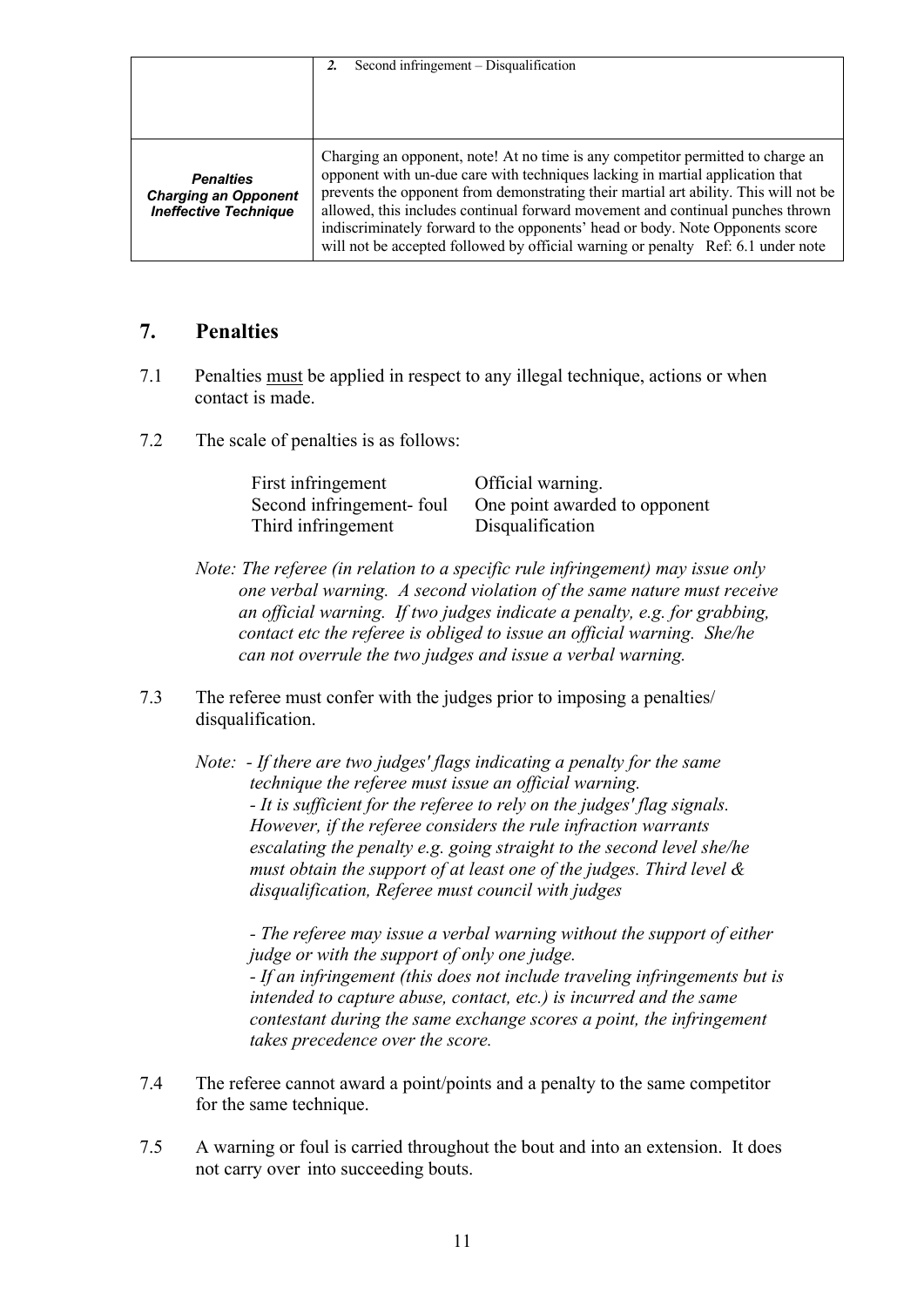- 7.6 All penalties for official warnings and fouls accumulate throughout the bout (That is, they are added together) with the exception of traveling penalties. A separate tally must always be maintained for traveling breaches.
- 7.7 Separate verbal warnings may be imposed for different categories of rule infraction e.g. a verbal warning for abusive language, a verbal warning for contact and a verbal warning for attacking a joint. Verbal warnings do not aggregate. However, once a penalty of one point is imposed aggregation commences.
- 7.8 A competitor who fails to conform to all the NAS rules as outlined in this document will not be allowed to participate in the competition.

#### 7.9 **Coaches conduct of behaviour:**

- a/ At no time are coaches permitted to engage in disrespectful conduct of any sort including profanity, sledging, offensive gestures, offensive remarks, trashtalking, taunting or other actions that are demeaning to Officials
- $b/ 1$ <sup>st</sup> infringement official warning to coach; Competitor is at risk of being disqualified. 2<sup>nd</sup> infringement- competitor will be disqualified and Coach, Instructor will be asked to leave the competition area for duration of competition
- c/ Once a competitor is disqualified due to the coach's breach of the NAS code of behaviour, the coach and/or club may be at risk of suspension from any NAS event for period of time or indefinitely.

*Note! Recognize that all Officials and referees are volunteers who give up their time to provide their services. Treat them with the utmost respect*

# 8. **Awarding Points, Warnings and Penalties**.

8.1 If the referee sees actions that he/she considers to be a valid point/s or a rule infraction, and a corner judge confirms by blowing his/her whistle the referee will command, **"Stop"**. The referee counts the flags and awards a point or points, a warning or a penalty if appropriate.

*Note: The referee may not stop the bout to award a point/penalty/warning independently of the judges. It is necessary for a judge to first communicate that he/she has observed such action.* 

8.2 If one of the judges sees an action that he/she considers is a valid point, warning or penalty he/she must signal to the referee immediately who will command **"Stop".** All ring officials must then signal their opinion. A minimum of two officials out of the three must have witnessed the same technique to award point/s. In the event that there are two flags of the same colour raised the competitor of the corresponding colour will be awarded the point.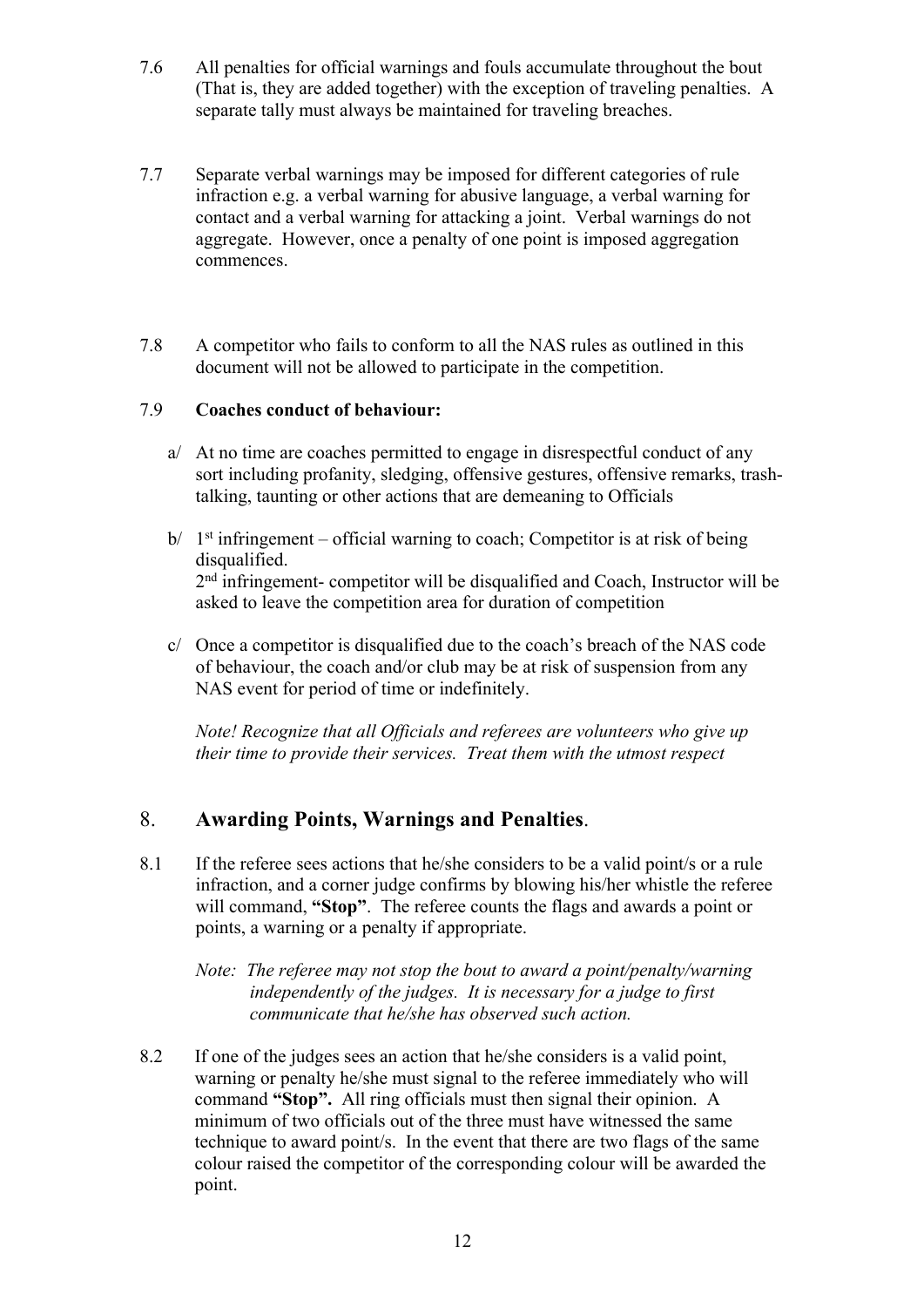- *Note: If both judges indicate a score for the same contestant the referee may ask for clarification of the technique that the judges are scoring. If the judges are scoring different techniques, for example, one scores a punch and one scores a kick, the referee is not obliged to automatically pay a point. If contact is made the referee will ask judges to reconsider point being awarded. In these circumstances the referee must make a brief announcement explaining the outcome to the contestants and the immediate public.*
- 8.3 If the two judges indicate the same opinion in relation to valid point/points, penalty or warning in respect to the same contestant the referee may request them to review their call.
- *Note: To request a review after stopping the bout the referee will make the appropriate hand signal to communicate the circumstance to be reconsidered. For example, to indicate contact, too short, too long, missed, blocked, lack of defence, etc. The referee then raises both hands palm upward to mid-section height. The judges then have an opportunity to review the action and reconsider their call in the light of the new information (time allowed, 5 seconds). The judges are not obliged to alter their call after the review*
- 8.4 If one official (judge) awards red and the other awards white then the referee will have the deciding say. The referee may either award point/points or disregard the technique.
	- *Note: The referee must always look to award point/points in the first instance. A clash of techniques at precisely the same time is very rare. The referee must seek to identify the technique that scored first or the one that should be disregarded because it was deficient in one or more of the scoring criteria rather than take the easy way out and declare 'no confirmation'.*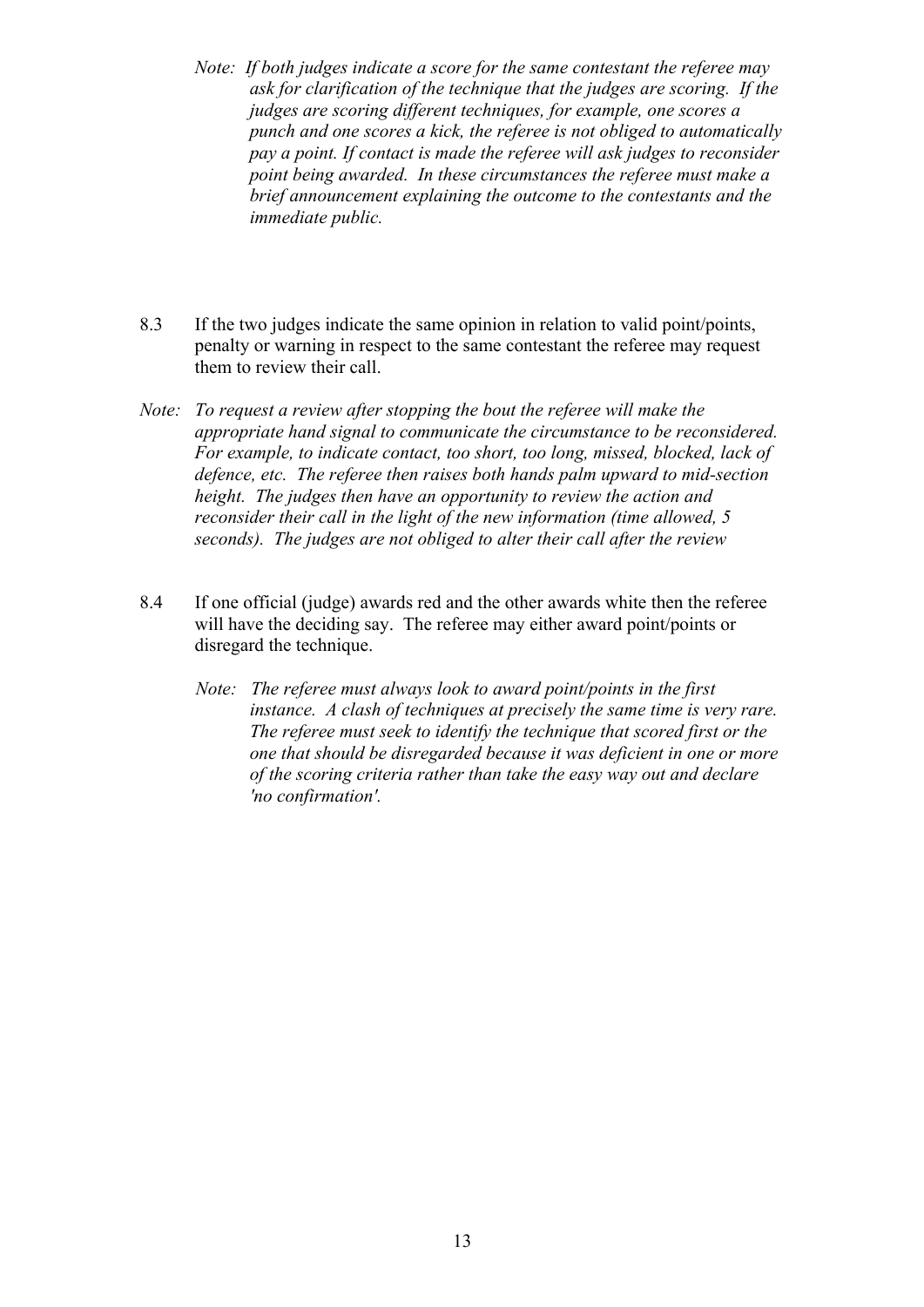# 9. **Flag and Hand Signals**

9.1 Judges use the red and white flags to communicate their opinions in the following ways (see also 15.1 regarding whistle signals);

| 3 Points             | a)           | To indicate 3 points: Judges will raise his/her corresponding hand<br>straight up at a 45-degree angle with palms facing outward,<br>opposite hand at face height and with index finger moving in a                                                                                                                                                                          |
|----------------------|--------------|------------------------------------------------------------------------------------------------------------------------------------------------------------------------------------------------------------------------------------------------------------------------------------------------------------------------------------------------------------------------------|
| 2 Points             |              | circular motion<br>b) To indicate 2 points: Judges will raise his/her corresponding hand<br>straight up at a 45-degree angle with palms facing outward                                                                                                                                                                                                                       |
| 1 Point              | c)           | To indicate 1 point: Judges will lower his/ her corresponding hand<br>diagonally to the side with palms facing outward                                                                                                                                                                                                                                                       |
| Clashing             |              | d) Fists touching in front of the midsection for clashing or non-<br>confirmation.                                                                                                                                                                                                                                                                                           |
| Unsighted            |              | e) Palms open with the knuckles facing out and in front of the eyes to<br>express that the judge was unsighted in respect to the particular<br>technique or target area or unable to confirm whether a scoring                                                                                                                                                               |
| Contact              | f)           | technique/foul. Non-confirmation.<br>Flag wrapped around the fist, extended out from the shoulder and                                                                                                                                                                                                                                                                        |
| Traveling            |              | pointing toward the side of the ring to indicate contact.<br>g) Flag waved along the ring edge to indicate that the contestant has<br>traveled outside the ring perimeter. On returning to the corner of<br>the ring the judge maintains the signal to indicate a travelling<br>infringement. If there is no rule infringement the judge keeps<br>her/his hands to the side. |
| Blocked              |              | h) To communicate that a technique was blocked, one hand is used to<br>tap the upper part of the opposite arm.                                                                                                                                                                                                                                                               |
| <u>Too short</u>     | i)           | To communicate that a technique is short of its target, the hands are<br>held 20 centimeters apart in front of the abdomen.                                                                                                                                                                                                                                                  |
| Too close            | $\mathbf{j}$ | To indicate that a technique was too close (incorrect distance) both<br>open hands are crossed in an x shape and pointed upwards; hands                                                                                                                                                                                                                                      |
| <b>Missed target</b> |              | on the chest.<br>k) To communicate that a technique missed its target, one fist is                                                                                                                                                                                                                                                                                           |
| Grabbing             | $\mathbf{I}$ | moved horizontally across the abdomen.<br>To indicate that a competitor was grappling/wrestling/pulling<br>outside the rules the judge grasps one forearm with her/his hand<br>and tugs.                                                                                                                                                                                     |
| Lack of defence      |              | m) To indicate that a competitor shows lack of defense (Leading with<br>the chin) $\&$ illegal technique (charging opponent) the appropriate<br>flag is waved in a circle above the judge's head.                                                                                                                                                                            |
| Ineffective tech     | n)           | To indicate that a competitor's technique was deficient in one of<br>the main aspects of NAS rules; power, timing, distance or balance,<br>was sloppy, lacking in "awareness", techniques lacking in martial<br>application (charging opponent) or that the attacker closed her/his<br>eyes or looked away the judge will cross her/his open hands                           |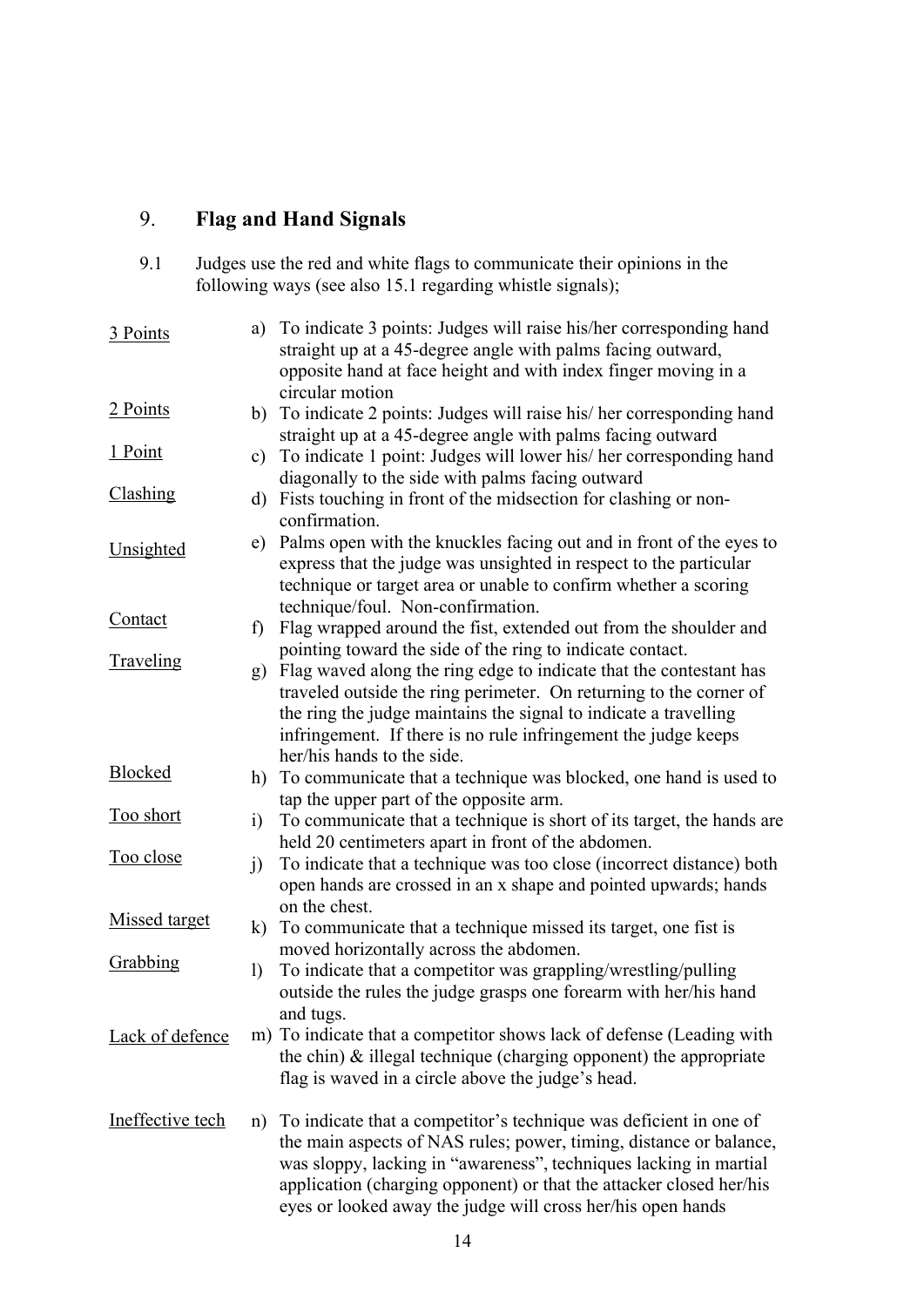(knuckles facing out) in front of the lower part of the body. (Refer rule 6.1)

# 9.2 **Hand and Signals**

A referee uses the following hand signals and terminology when announcing his/her decisions:

| Winner           | a) | To indicate a winner the referee raises his/her corresponding hand<br>(red or white) diagonally to the side above head height with the<br>palm facing outward. The referee announces the score and "red                                                                                                                                                                                                                                                                                                           |
|------------------|----|-------------------------------------------------------------------------------------------------------------------------------------------------------------------------------------------------------------------------------------------------------------------------------------------------------------------------------------------------------------------------------------------------------------------------------------------------------------------------------------------------------------------|
| Award point      |    | (or white) side, winner."<br>b) To award point/s the referee announces" red (or white) side,<br>point/s" whilst taking the corresponding arm across the chest and<br>bringing it down at a 45-degree angle to the side of his/her body<br>with the palm facing outward                                                                                                                                                                                                                                            |
| Draw             | c) | To announce a draw the referee crosses his/her arms in front of<br>his/her face and brings them down diagonally to the at a 45-<br>degree angle to the side with the palms facing outwards and says<br>"draw."                                                                                                                                                                                                                                                                                                    |
| Official warning | d) | To signal a warning/penalty for a contact/ charging violation the<br>referee turns to the appropriate competitor and raises one hand in<br>a fist with the other hand covering it. At the same time, he/she<br>announces "red (or white) side, warning/foul for contact." Scale<br>of penalties reference 7.2                                                                                                                                                                                                     |
| Traveling        | e) | To signal a warning/penalty for traveling the referee turns to the<br>appropriate competitor and executes a rolling motion with his/her<br>hands (right hand over left). The referee simultaneously<br>announces "red (or white) side, warning/foul for traveling."                                                                                                                                                                                                                                               |
| Reconsider       | f) | To request the judges to reconsider their decision the referee<br>makes the appropriate hand signal to indicate the deficiency and<br>then raises both palms upward to midsection height. (Refer rule<br>8.3)                                                                                                                                                                                                                                                                                                     |
| Avoiding combat  | g) | To indicate a competitor avoiding combat or retreating without<br>effective counter, who clinches unnecessarily, or who deliberately<br>exits the area rather then allow the opponent an opportunity to<br>score must be warned or penalized. The referee will raise hand<br>above head to indicate 10 second warning is now in place.<br>Competitor/s must initiate combat within 10 seconds with hand/<br>leg technique to avoid penalty, once combat is initiated within 10<br>seconds referee will lower hand |

*Note:* Awarding penalty; referee will turn, face competitor bringing both feet together and with index finger pointing downward, moving in a circular motion, indicating competitor has failed to engage in combat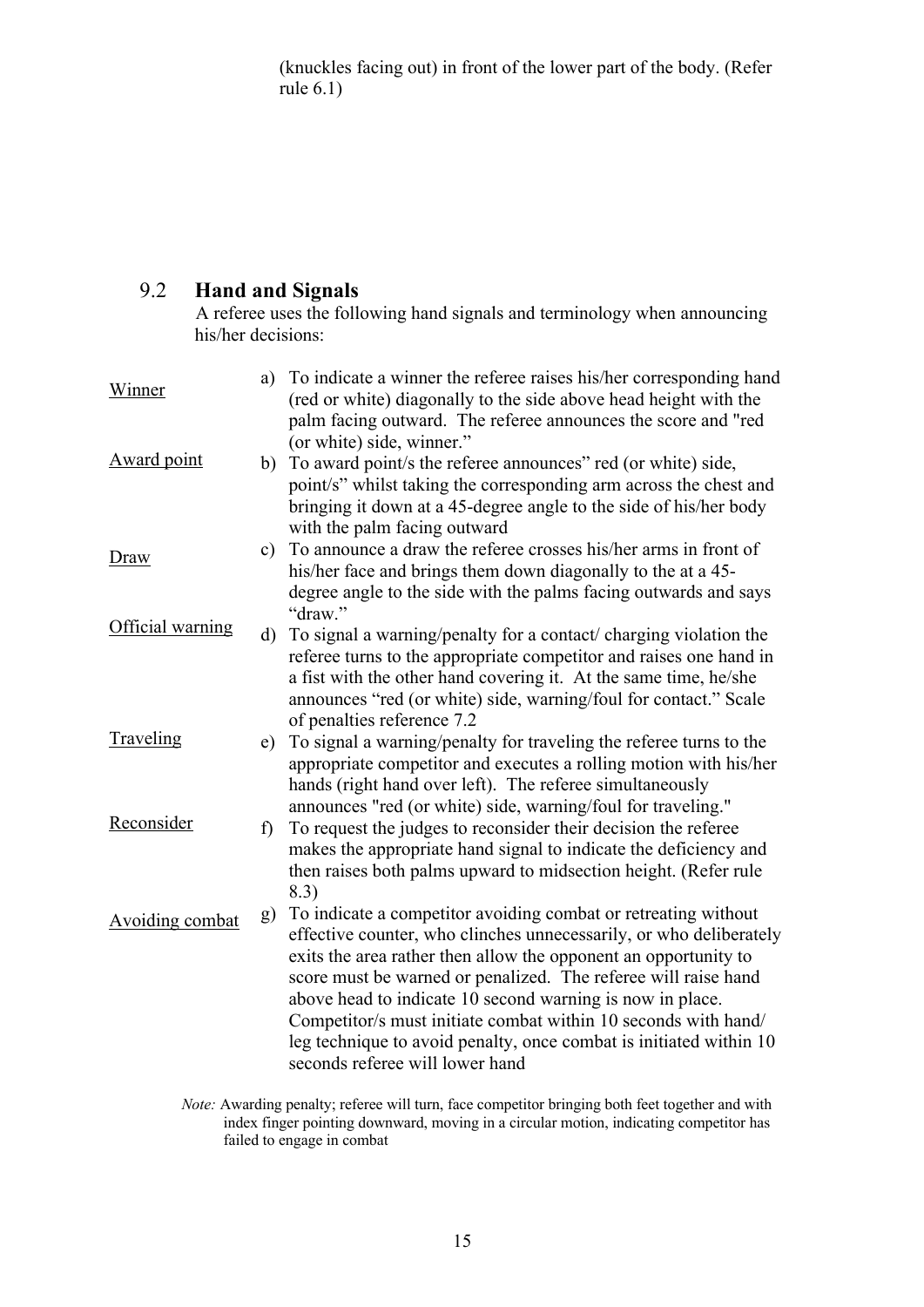# 10. **Stopping the Match**

- 10.1 Only the referee has the power to stop the match. A competitor does not stop on the sound of a whistle but only on the referee's command. A competitor may request a time out to check an injury or to check his/her equipment.
	- *Note: The referee does not have to grant time out if he/she feels it would take away the advantage of the other competitor. Time outs should be kept to a minimum. If the referee feels the competitor is using time outs to rest or prevent the other competitor from scoring, a warning shall be issued for the delay of the match.*
- 10.2 Only the Arbitrator/Marshal or their appointed representative may interrupt the bout from outside the ring. They must attract the attention of the referee who shall then call "Stop."
- 10.3 If a coach wishes to lodge a complaint or protest, he/she shall notify Head table person, directly after bout who will then advise Chief Arbitrator/ Marshal
	- *Note: Arbitrator/ Marshal will over-see all protests. After council with coach, senior referee and individual judges, he will make decision. The maximum time available to resolve a protest is 5 minutes*.
- 10.4 Time out is not generally called to issue points or penalties. The referee should always do this quickly to ensure each competitor the benefit of the total time allowed for the bout.
- 10.5 The Chief Referee or Arbitrator/Marshal may replace referees and/or judges who are not proficient in administering the bout quickly, fairly and according to the NAS rules.

#### 11. **Injuries**

- 11.1 In the case of an injury to one of the competitors, the bout shall only be stopped long enough for the First Aid Officer to decide whether or not the competitor can continue.
- 11.2 Once the FAO arrives at the ring, he/she has only one minute to decide if the injury requires treatment. All treatment must be done at the ring and must be completed within two minutes from the referee's announcement to "Stop" the bout.
- 11.3 If the injury is so serious that the above rule cannot be complied with, the bout must be terminated.
- 11.4 If a competitor falls, is pushed, swept, thrown or knocked to the mat and the referee does not consider a time stoppage is warranted due to contact or for medical or other assistance, the competitor must stand, unassisted within 10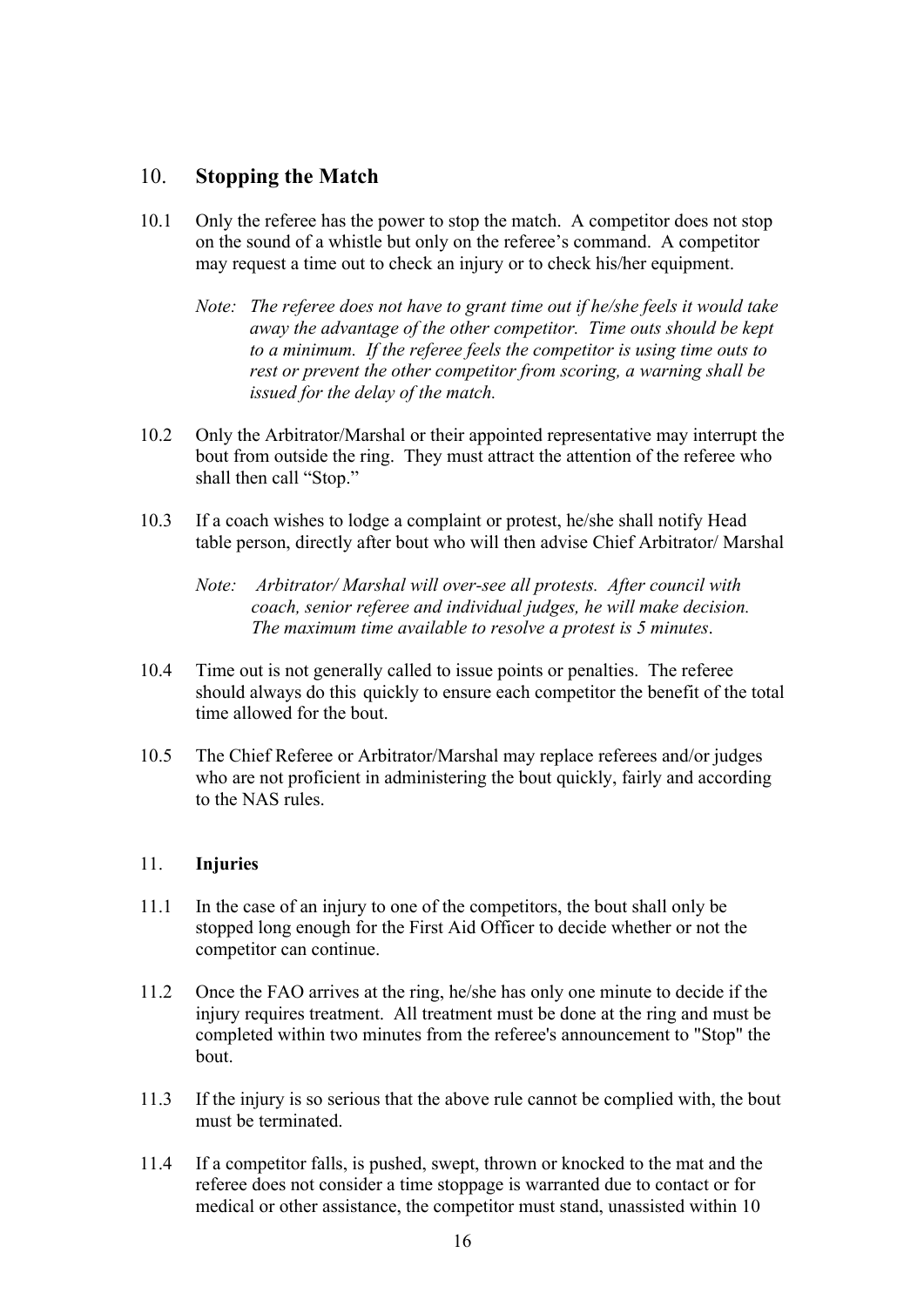seconds and resume the engagement. If a competitor fails to comply with this "10 second rule" he/she will be deemed unfit to continue and withdrawn from the competition.

- *Note: In other words, if the referee considers that the competitor has been injured as a result of the contest a Medical Officer will be called and the bout will be halted. If the referee considers that the competitors equipment is faulty and must be replaced an appropriate directive will be issued by the referee. In any other circumstance the competitor has 10 seconds to re-engage.*
- 11.5 If the bout is terminated because of injury the officials must decide:
	- a) The cause of the injury.
	- b) Whether or not it was an intentional injury.
	- c) Whether or not the injured competitor contributed to the injury.
	- d) The extent of the injury. (Superficial or severe.)
- 11.6 If the bout is terminated and one contestant is unable to continue but no rules were violated by the uninjured competitor, then that competitor wins by forfeiture.
- 11.7 If the uninjured competitor violated rules and this infraction caused or contributed to the injury, then the injured competitor wins by disqualification.
- 11.8 If the injured competitor is declared fit to continue by the FAO, then the bout shall resume.
- 11.9 A competitor who has been knocked out is prohibited from competing in the remainder of the competition.

*Note: This prohibition covers all events including demonstrations and forms.*

*Note: If a competitor has blood on his/her gloves or uniforms he/she must replace the gloves or uniform prior to continuing the bout (for health reasons).*

#### 12 **Officials**

- 12.1 The Australian Referee Board is responsible for the officiating at all NAS tournaments.
- 12.2 The Referee Commission is formed to consider protests and other major problem areas. It comprises of the Arbitrator/ Technical Director, the ring referee and one or more marshals/referees selected by the State Director.
- 12.3 The State Director acts as the Chief Official (CO) for the State or Region under the Chairman ARB.
- 12.4 Referees are appointed to administer the bouts.
	- $\div$  The State Director will exercise overall control of the rings where point sparring is being conducted and:
	- $\ddot{\bullet}$  is empowered to interrupt the bout (refer to 10.2) to answer or deal with protests.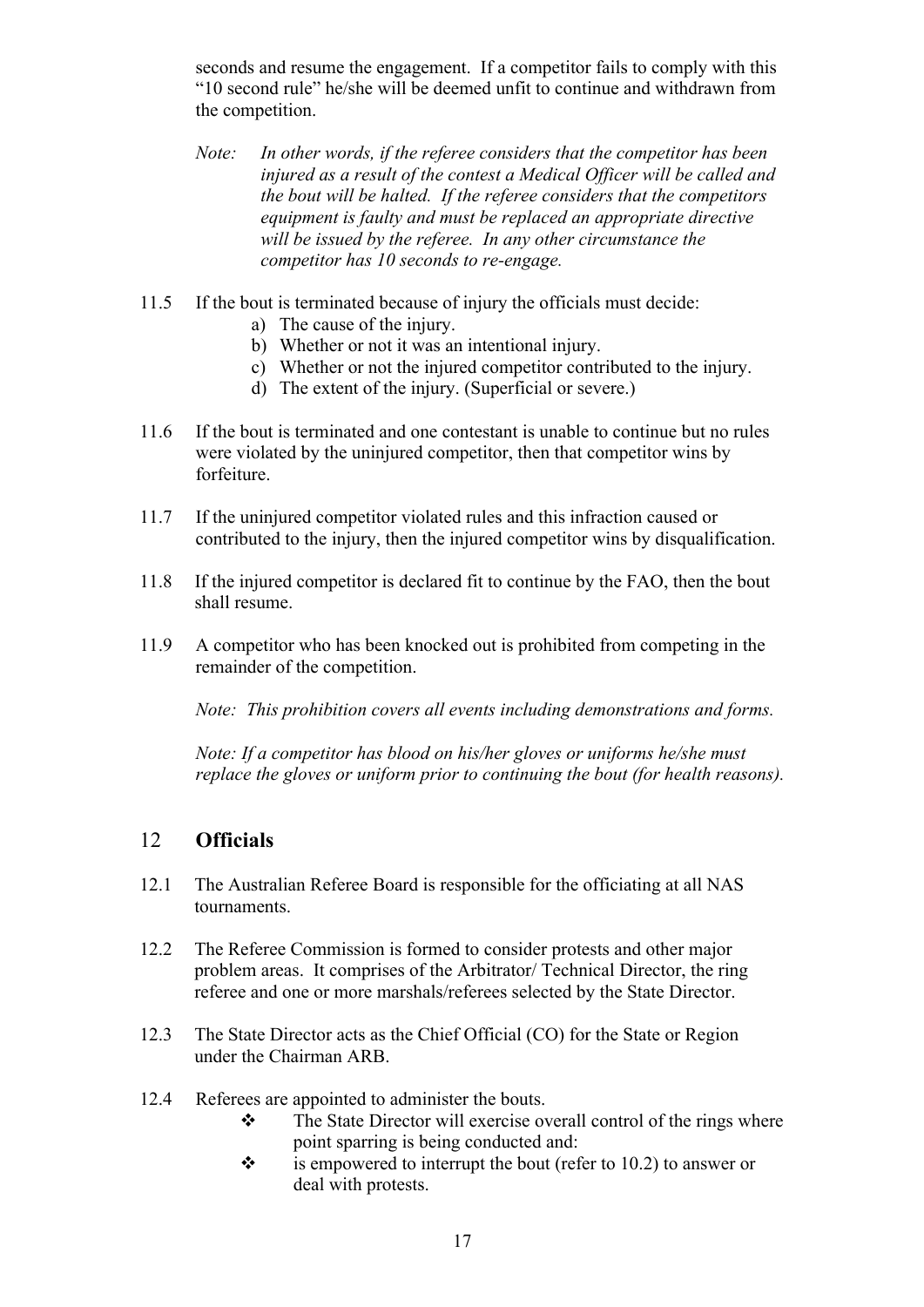- $\cdot \cdot$  is empowered to interrupt the bout (refer to 10.2) if he/she feels the rules are not being applied correctly.
- $\mathbf{\hat{v}}$  will act as Chief Arbitrator for point fighting.
- $\mathbf{\hat{P}}$  is empowered to remove officials who are not performing at an acceptable standard.
- 12.5 The State Director may also appoint Arbitrator/Marshals as his/her delegate to oversee the general conduct of the officials and administration of the tournament.

# **13. Referee Powers**

- 13.1 The power of the centre referee is as follows;
	- a) The State Director shall appoint the referee to administer divisions/rounds/bouts.
	- b) The referee will be empowered to control the ring and the competitors.
	- c) The referee's first responsibility is the safety of competitors.
	- d) The referee may stop the bout to award points, warnings or penalties to ensure the smooth running of the bout.
	- e) The referee is the only person empowered to stop the bout.
	- f) The referee may issue unofficial warnings without confirmation of the judges.
	- g) The referee shall not award points or penalties without at least one judge voting to confirm his/her call.
	- h) The referee is also empowered to request judges to reconsider their opinion but is not authorised to over rule a majority decision.
	- i) All commands must be in English.
	- j) The referee will be responsible for the enforcement of the rules throughout the competition and to ensure that all scores, penalties and warnings are recorded.

*Note! The referee must not be involved in any adverse discussion that affects character and or bias towards competitor during and after match*

# **14. Arbitrator/Marshals**

- 14.1 Arbitrator/Marshals are appointed to assist the administration of the competition, to oversee the conduct of the officials and to ensure the rules are applied correctly.
- 14.2 Arbitrator/Marshals may intervene to;
	- a) Ensure the smooth operation of the match.
	- b) Ensure that the rules are applied correctly and fairly.
	- c) Ensure that the rules are applied uniformly and consistently.
	- d) Protect the safety of the competitor.
	- e) Uphold the standard of the refereeing and judging.
	- f) Clarify the application or the interpretation of the rules.

#### 14.3 The types of intervention by the Arbitrator/Marshals are as follows;

a) Halting the bout and asking an official for an explanation.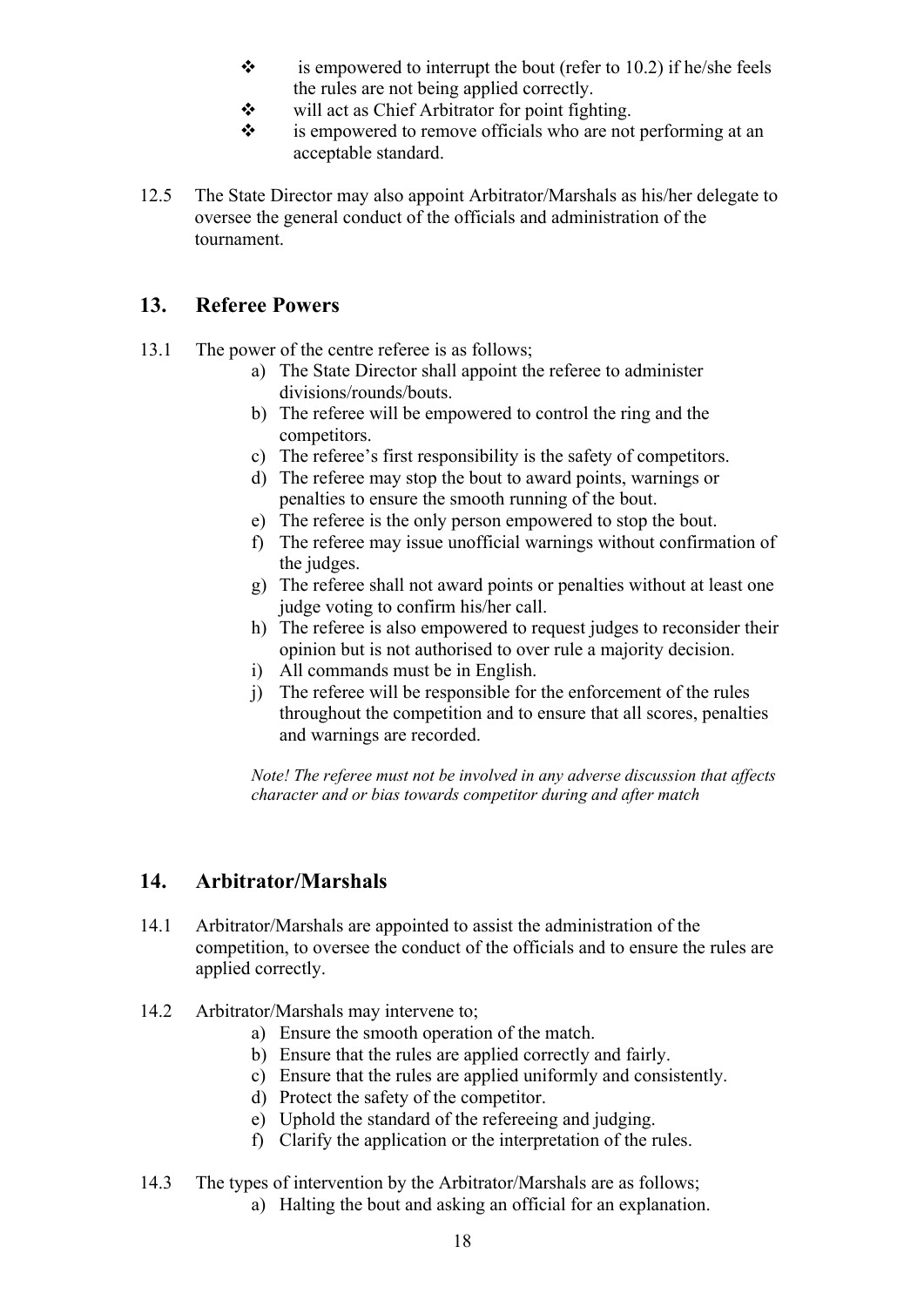- b) Halting a bout to counsel an official
- c) Halting a bout and asking an official to reconsider a decision when a rule is contravened.
- d) Removing an official who is not performing satisfactorily.
- e) Halting a bout to warn coach breeching NAS code of behaviour.
- f) Will hear and resolve all protests maximum time allowed 5 minutes

# **15. Judges (two corner judges per match**)

- 15.1 Judges are responsible for the following;
	- a) The corner judges are to assist the referee to ensure the safety of the competitors.
	- b) The judges shall check the competitors before each match to ensure proper safety equipment is being used.
	- c) When the corner judge sees what he/she considers a legal score, he/she must indicate to the referee by means of a sharp whistle blast whilst at the same time raising the appropriate flag.
	- d) When one of the competitors leave the ring, the judge notifies the referee by blowing a series of blasts on the whistle and waving his/her flag along the ring perimeter.
	- e) If a judge observes an action that he/she feels is a violation of the rules, he/she must blow a series of short blasts on his/her whistle indicating to the referee and communicating his/her views.
	- f) If the referee is preoccupied the judge may call for time to be suspended in the case of injury or other incident likely to disrupt the continuity of the bout.
	- g) The corner judges/ referee will insure correct points are awarded before continuing match
	- *Note: The red corner judge is charged with attaching and removing the red indicator belt/sash/cloth to the appropriate competitor. The white corner judge is responsible for ensuring that the scorekeeper displays the correct score.*

# **16. Timekeeper**

- 16.1 The timekeeper will be in charge of the clock.
- 16.2 The timekeeper will normally stop and start the time only on the command of the referee. However, at certain times the judges or Arbitrator/Marshals may delegate for the referee and call for time to be stopped.
- 16.3 At the exact moment time has run out the timekeeper calls **"time"** and throws the sponge into the ring.

# **17. Scorekeeper**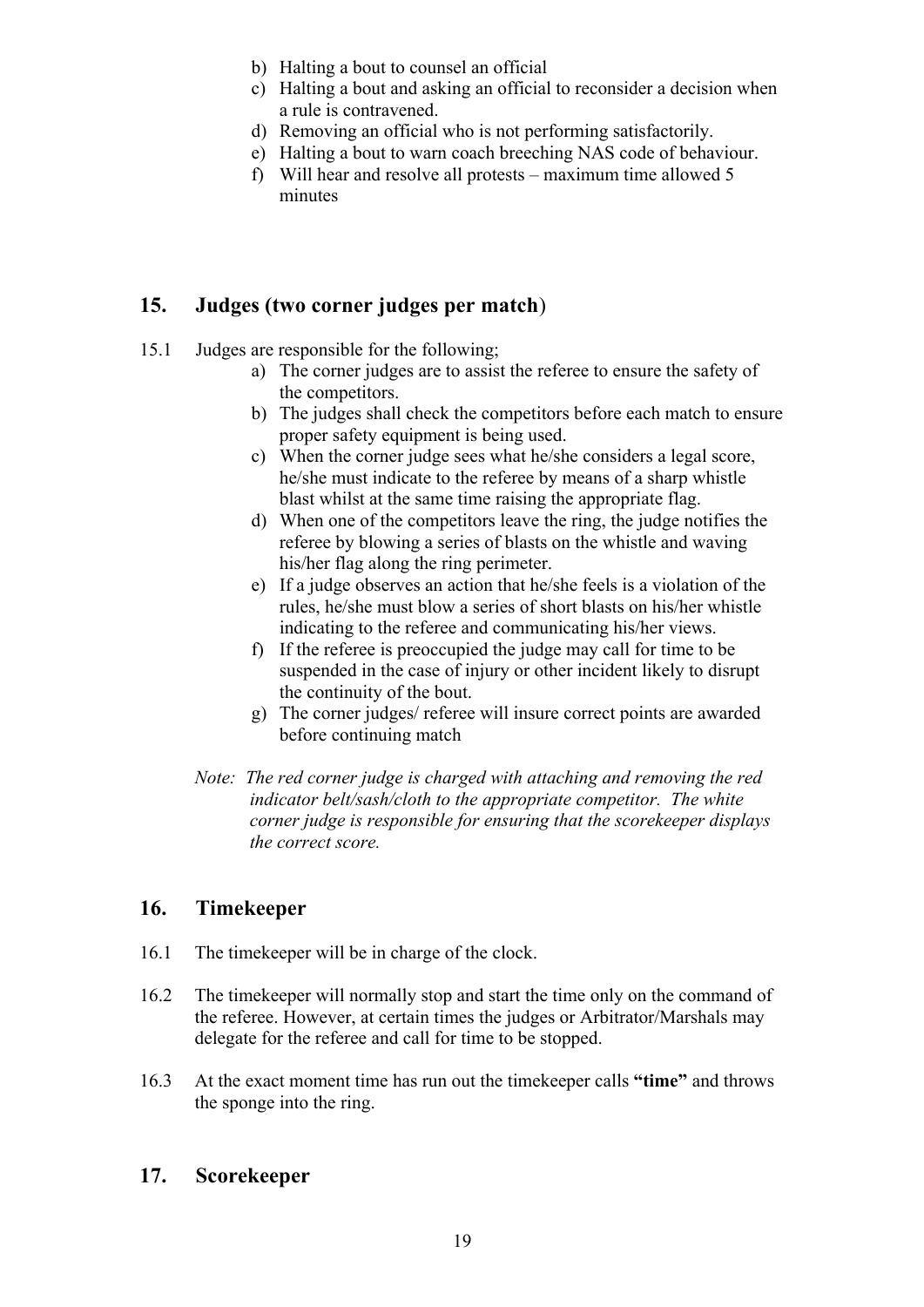17.1 The scorekeeper records all scores, warnings and penalties awarded by the referee.

The scorekeeper shall notify the referee when either competitor achieves an eight-point to nil lead or 15 points is achieved by either competitor

- 17.2 The scorekeeper must notify the referee when the official warnings add up to an automatic disqualification.
	- *Note: The scorekeeper and timekeeper must be totally concentrated on the ring and their duties. They are bound by the same rules of impartiality and independence as binds the referee and judges ie they are not permitted to coach or cheer competitors.*

# **18. Ring Assistant**

18.1 The ring assistant shall organise the competitors so that there will be no delay between fights.

# **19. Uniforms and Equipment**

- 19.1 All competitors must comply with the following;
	- a) Each competitor must wear his/her traditional school uniform, subject to the following uniform requirements. The uniform must be in good condition. NO STREET CLOTHES are permitted. Further, hakama or other loose-fitting clothing such as gowns or dresses are not permitted nor are any loose or swinging items of apparel such as cords scarves or long sleeves.
	- b) Sponsors advertising or logos may, subject to prior approval of the State Director, be worn on the uniform in the following manner;
		- I) Top of the upper sleeve, shoulder. The area must not be larger than 4 X 4 inches approximately 100mm.
		- II) Pants, on the side between the knee and the hip area.
		- III) If the promoter's sponsors do not want the competitors to wear advertising other than belonging to the official sponsor, then the promoter and the official sponsors must be prepared to provide equal sponsorship to the competitors. (The official sponsors' rights will always take precedence over other sponsorship arrangements where a conflict of interest arises.)
	- c) The safety gloves (open hand type) must have soft padding of no more than 2.5 cm when measured at the knuckle, be of robust construction and be manufactured from soft materials. All gloves must conform to 'The NAS policy on Competition Gloves' that provides guidance on the type of gloves that are acceptable and those that are not acceptable. For example, contestants may not wear boxing gloves, hard surface gloves or gloves in a dilapidated condition.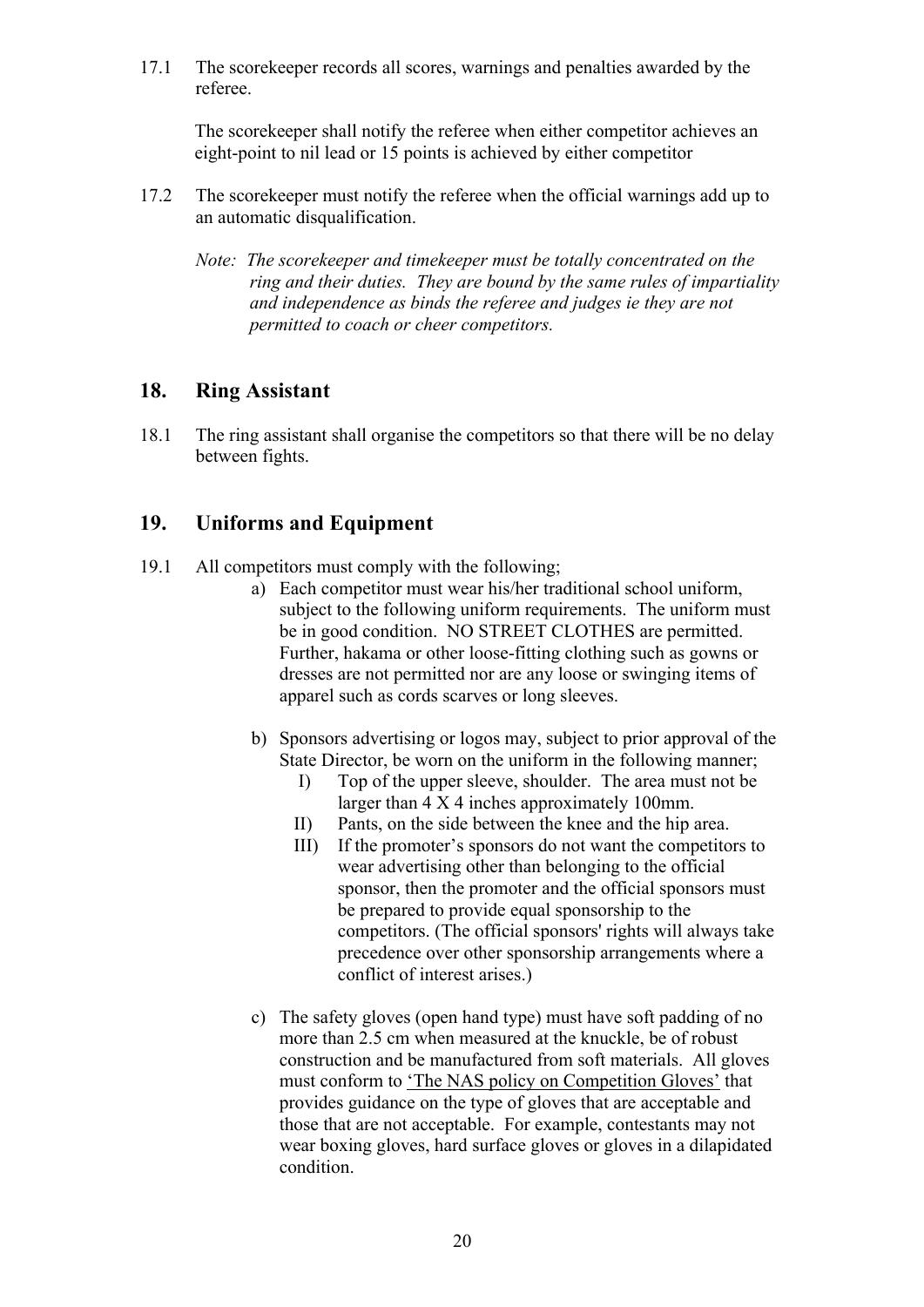- d) Foot protectors must have padding that will not slip out of place and must be large enough to cover 75% of the instep.
- e) Shin/instep guards are compulsory and must not contain any reinforcing (hard components such as plastic, metal, wood, or bamboo).
- f) Under no circumstances will competitors be permitted to don footwear in NAS competitions.
- g) All competitors in sparring events must wear Mouth guards.
- h) Male competitors must wear groin guards. All groin guards must be worn under the uniform pants.
- i) Safety gear may not have any buckles, straps or tape that might in any way cause injury during the bout.
- j) All competitors must have short (and safe) fingernails and toenails.
- k) All jewelry must be removed before a competitor enters the ring. This includes, but is not limited to, necklaces, bracelets, anklets, finger rings, nose rings, earrings, etc. Any metal or other rigid/sharp materials, for instance on belts or sleeves, must be removed.
- l) The State Director must approve non-compulsory safety equipment, such as headgear, bandaging, prosthetic limbs, or splints.
- m) Optical glasses are not permitted to be worn during competition for safety reasons; only contact lenses or optical goggles are permitted.
- n) Adult female competitors may wear an approved chest protector. Junior female competitors are encouraged to wear an approved chest protector. Groin guards are optional for female competitors.
- o) Hair must be arranged appropriately so that it cannot cause injury to the contestant or her/his opponent e.g. by swinging into the eyes. Hair clips bobby pins and other ornaments are not permitted. If a headband is worn it must be safe so that it cannot swing into the eyes of either competitor.
- p) The State Director or ring referee must be advised in advance of any physical or other medical conditions (including handicaps) that may inhibit or impact the performance of either competitor or the smooth running of the competition. For example, illness, disease, impaired hearing, artificial limb, etc. The referee will decide whether it is appropriate/ safe to for the competition to proceed.
- *q)* Officials must wear the official NAS uniform. That is, black trousers; white long-sleeved shirt, official NAS tie, black socks and NAS approved footwear e.g. black kung fu slippers (canvas sole). Street shoes must be removed when officiating on the mat.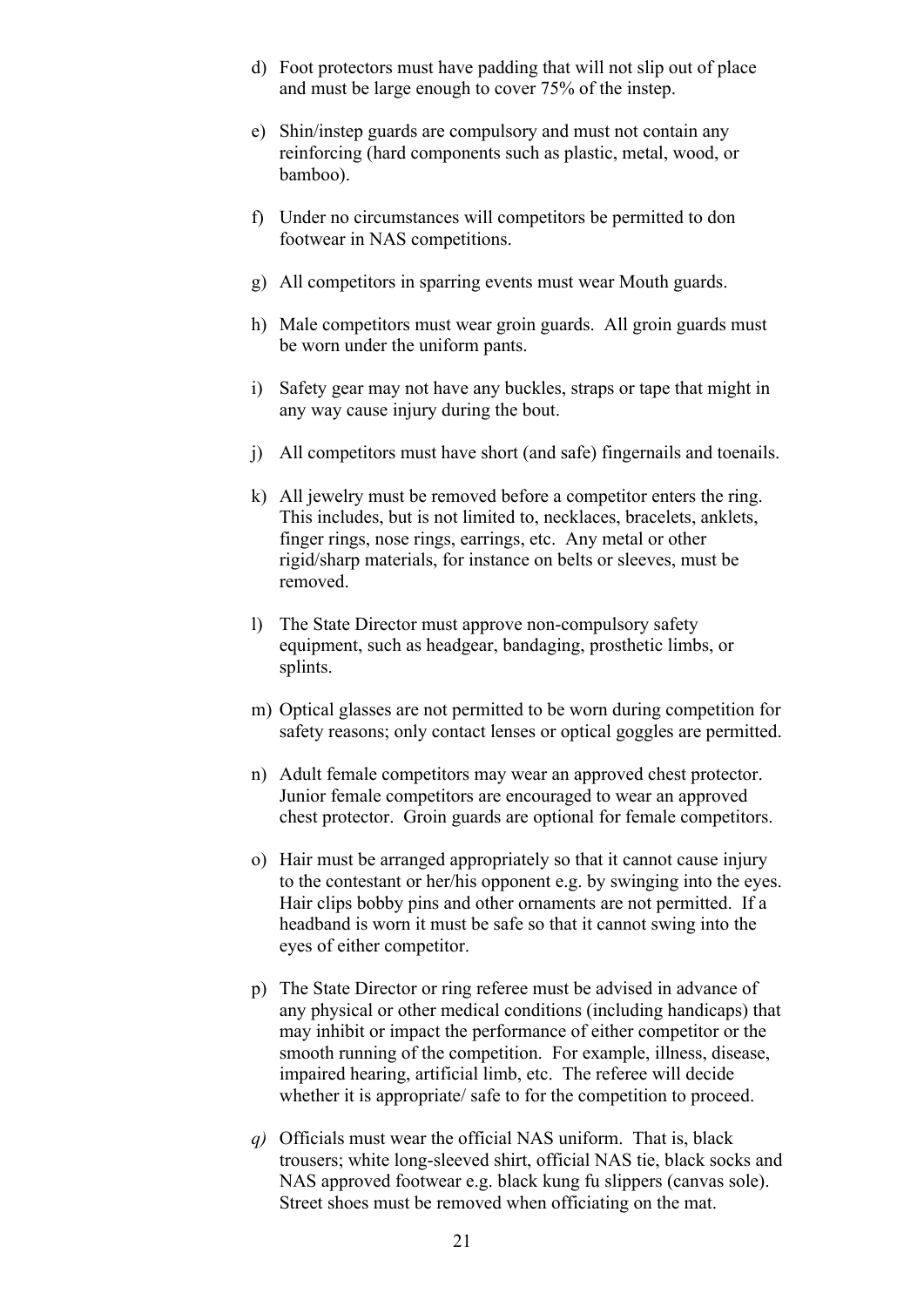- r) For officials' non-regulation attire must not be worn on the ring (For example, bum bags etc.), nor as a substitute for the official uniform e.g. white sports/running shoes. If a long sleeve shirt is standard uniform the sleeves must not be rolled up. If clothing is worn under the white shirt is must be plain white without logos, advertising, pictures or other designs. Coloured singlet's undershirts or brassieres are not permitted.
- *Note: At all times Officials must abide by the NAS code of behaviour and are not permitted to hold positions as coaches within their own Organisations while officiating with the NAS, also while not officiating must not be seen, heard slandering, sledging or degrading other NAS Officials*

#### **20 Age**

Age of competitors will be determined as of the  $1<sup>st</sup>$  January in the current competition year.

# **21 Blood Rule**

Contaminated mitts and uniform/clothing must be changed (not taped over) to ensure no possible contamination to any other person results.

# **22. Miscellaneous**

22.1 The Australian Referee Board is empowered to develop guidelines in relation to NAS official's code of conduct, procedures and duty of care.

**:** Competitor will be disqualified. Instructor put on notice any further out bursts throughout the day you will be asked to leave the event immediately also you risk entry into any further NAS events competition will incur suspension from further NAS events

#### **Competitor's, Coaches & Parents; conduct during match**

At no time are competitors to show unsporting conduct towards Management, competitors or officials. Abusive language, swearing, offensive gestures or encouraging officials to change decision is not permitted at an -NAS event

**Notice to all competitors, Coaches & Parents**: you risk being severely penalized, disqualified or suspended from any further NAS events throughout Australia

#### **CODE of CONDUCT**

#### **Instructors, Competitors take notice!**

The rights and dignity of all officials must be protected at all times during competition and at no time are instructors, coaches, competitors or parents permitted to abuse, make offensive gestures or threaten any NAS official. Please remember they are volunteers and give their time freely for the good of martial